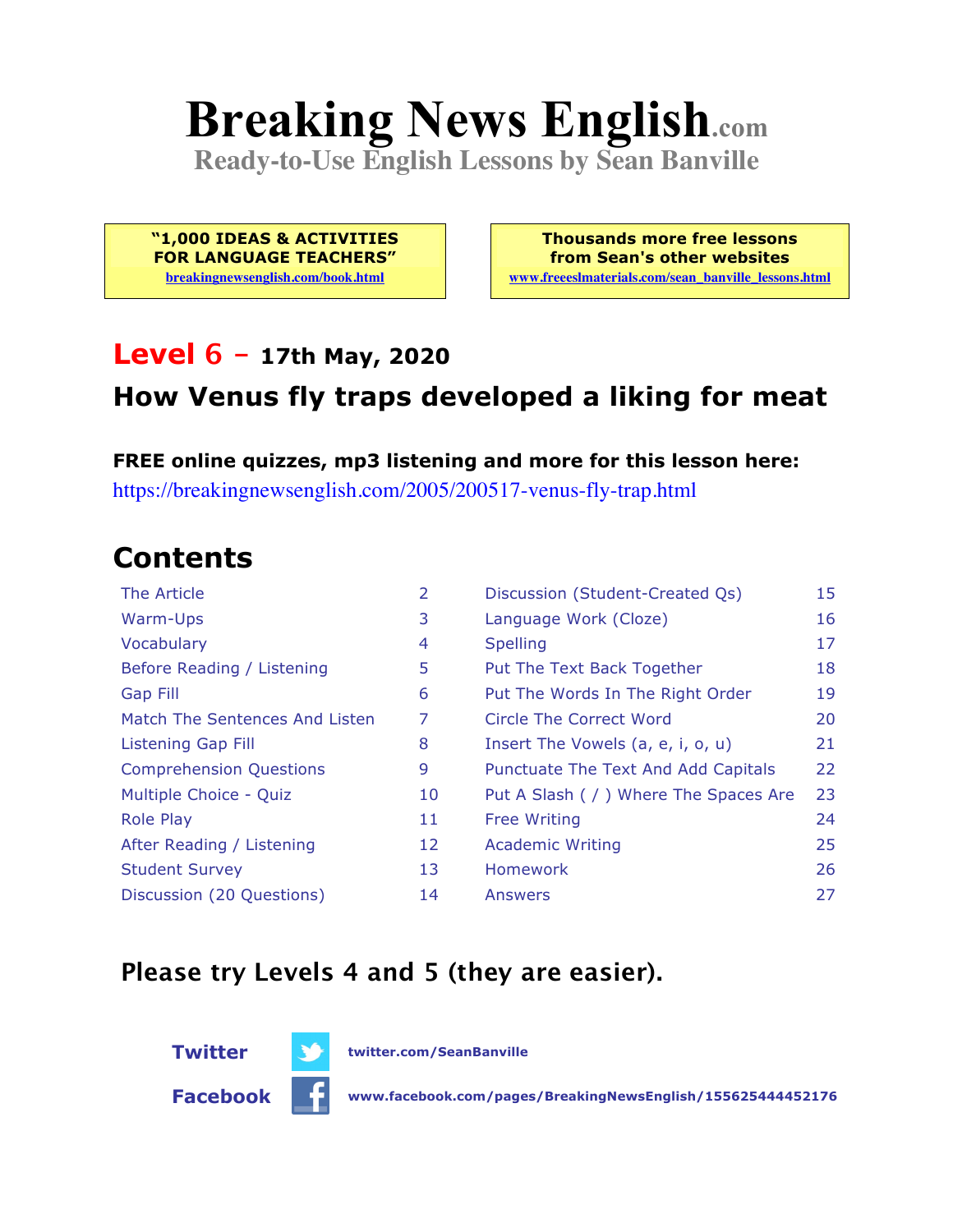### **THE ARTICLE**

From https://breakingnewsenglish.com/2005/200517-venus-fly-trap.html

New research sheds light on how carnivorous plants like the Venus fly trap developed a taste for meat. A study from the University of Würzburg in Germany suggests that subtle changes in the genetics of plants led to some becoming carnivorous. These changes led to the development of some of nature's most ingenious species. Carnivorous plants adapted novel and devious ways to entice and snare insects. The Venus fly trap uses clam-like leaves that snap shut when an insect crawls between them. The pitcher plant is shaped like a vase - insects go inside and then cannot crawl up the slippery insides. The sundew plant has long sticky leaves, which roll up after insects get stuck on them.

Researchers in a variety of fields collaborated in the study. They included computational evolutionary biologist Jörg Schultz and plant biologist Rainer Hedrich. They sequenced and compared the genomes of carnivorous plants to non-carnivorous plants. They discovered that meateating plants developed from the same common ancestor about 60 million years ago. Dr Schultz said: "We were able to trace the origin of carnivorous genes back to a duplication event that occurred many millions of years ago in the genome of the last common ancestor of the carnivorous species." Dr Rainer**\*** added: "The function of these genes is related to the ability to sense and digest animals and to utilise their nutrients."

**\*** CORRECTION: This should be Dr Hedrich (Apologies Dr Hedrich)

Sources: https://www.**sciencemag.org**/news/2020/05/how-venus-flytraps-evolved-their-taste-meat https://www.**eurekalert.org**/pub\_releases/2020-05/uow-tcp051420.php https://www.**ibtimes.com**/researchers-find-how-carnivorous-plants-evolved-their-meat-eatinglifestyle-2976644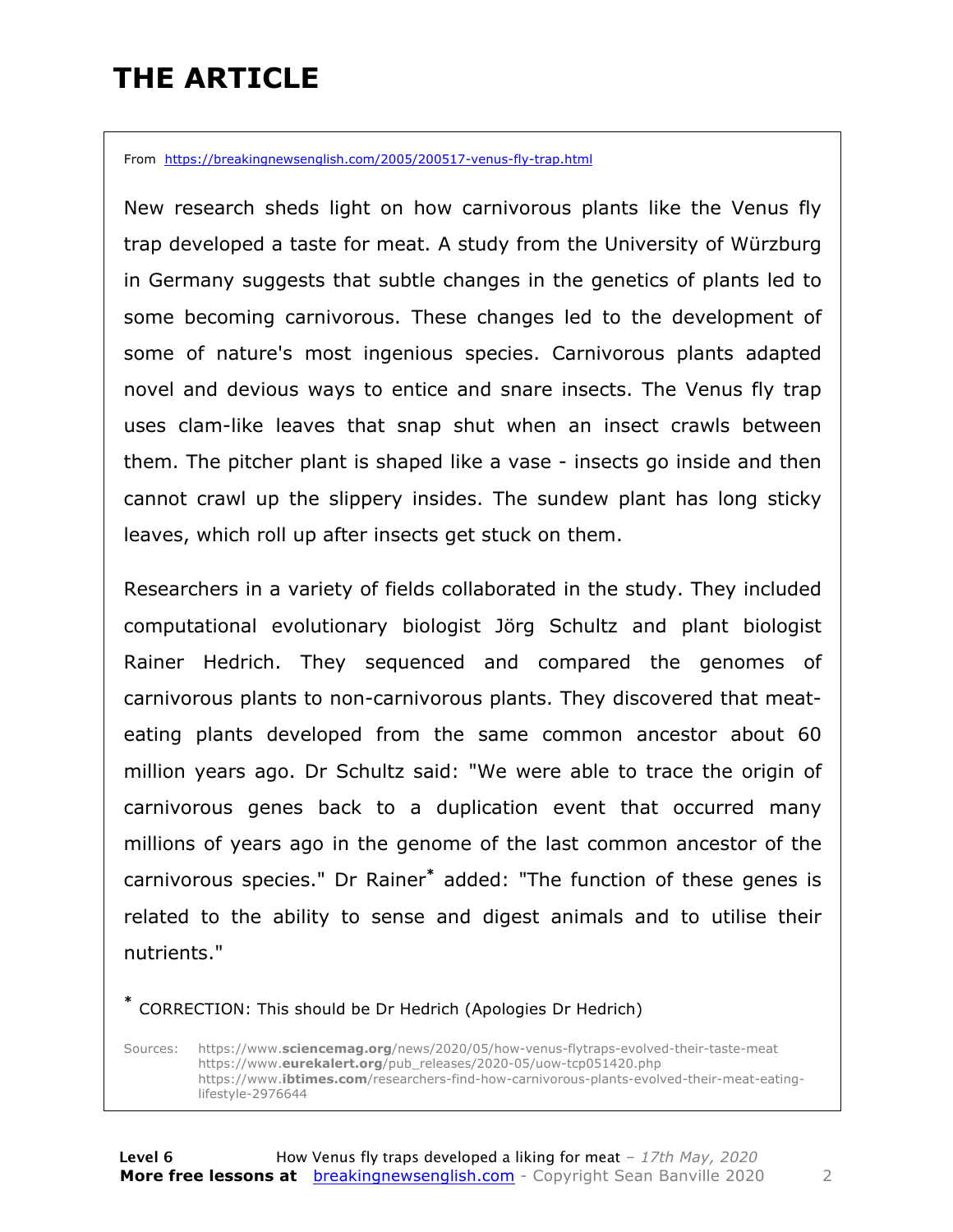#### **WARM-UPS**

**1. CARNIVOROUS PLANTS:** Students walk around the class and talk to other students about carnivorous plants. Change partners often and share your findings.

2. CHAT: In pairs / groups, talk about these topics or words from the article. What will the article say about them? What can you say about these words and your life?

research / shed / light / taste / meat / genetics / carnivorous / plants / leaves / insect fields / collaborated / biologist / ancestor / origin / genes / species / function / sense

Have a chat about the topics you liked. Change topics and partners frequently.

**3. VENUS FLY TRAPS:** Students A strongly believe Venus fly traps are the best houseplants; Students B **strongly** believe they aren't. Change partners again and talk about your conversations.

**4. TASTE:** Spend one minute writing down all of the different words you associate with the word "taste". Share your words with your partner(s) and talk about them. Together, put the words into different categories.

**5. PLANTS:** Rank these with your partner. Put the best plants at the top. Change partners often and share your rankings.

- Venus fly traps
- roses
- bamboo
- sunflowers
- orchids
- hemp

• palm tree

• cacti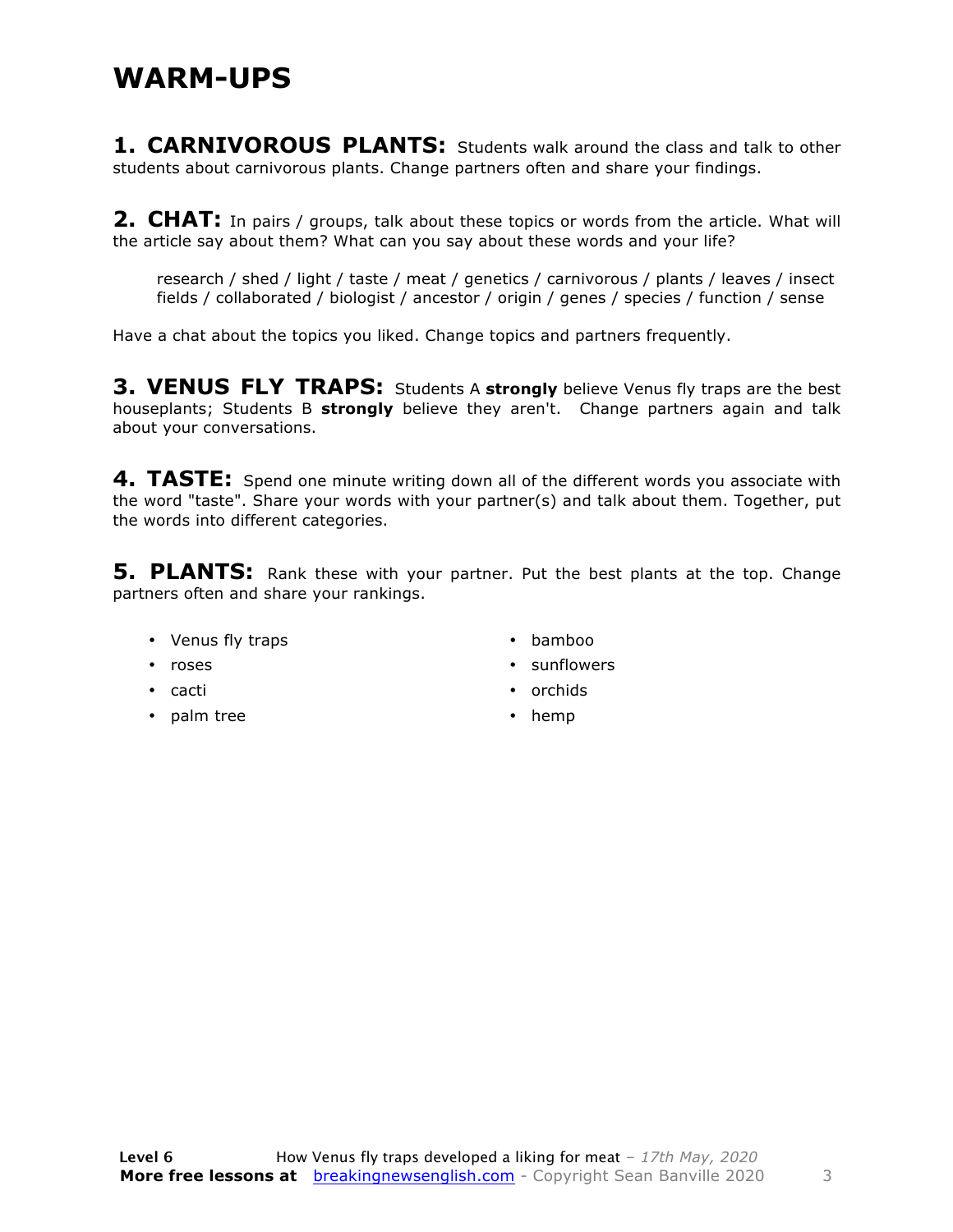### **VOCABULARY MATCHING**

#### **Paragraph 1**

|    | 1. shed light on | а. | New or unusual in an interesting way.                                               |  |  |  |  |
|----|------------------|----|-------------------------------------------------------------------------------------|--|--|--|--|
| 2. | subtle           | b. | Move slowly along a surface like an insect.                                         |  |  |  |  |
| 3. | genetics         | c. | Help to explain something by providing<br>further information about it.             |  |  |  |  |
| 4. | ingenious        | d. | So delicate or precise as to be difficult to<br>analyze or describe.                |  |  |  |  |
| 5. | novel            | e. | Clever, original, and inventive.                                                    |  |  |  |  |
| 6. | entice           | f. | Attract or tempt by offering pleasure or<br>advantage.                              |  |  |  |  |
| 7. | crawl            | g. | The study of the characteristics that pass<br>down from one generation to the next. |  |  |  |  |
|    |                  |    |                                                                                     |  |  |  |  |

#### **Paragraph 2**

| 8. | collaborated |               |  |  | Find or describe the origin or development |
|----|--------------|---------------|--|--|--------------------------------------------|
|    |              | of something. |  |  |                                            |

- 9. evolutionary i. An early type of animal or plant from which others have evolved.
- 10. sequenced j. The complete set of genes or genetic material present in a cell or organism.
- 11. genome **k.** Worked together on an activity, especially to produce or create something.
- 12. ancestor and the Break down food in the body so it can be used for bodily functions.
- 13. trace m. Relating to the gradual development of something.
- 14. digest n. Found out the order of amino acid in a protein, DNA, etc.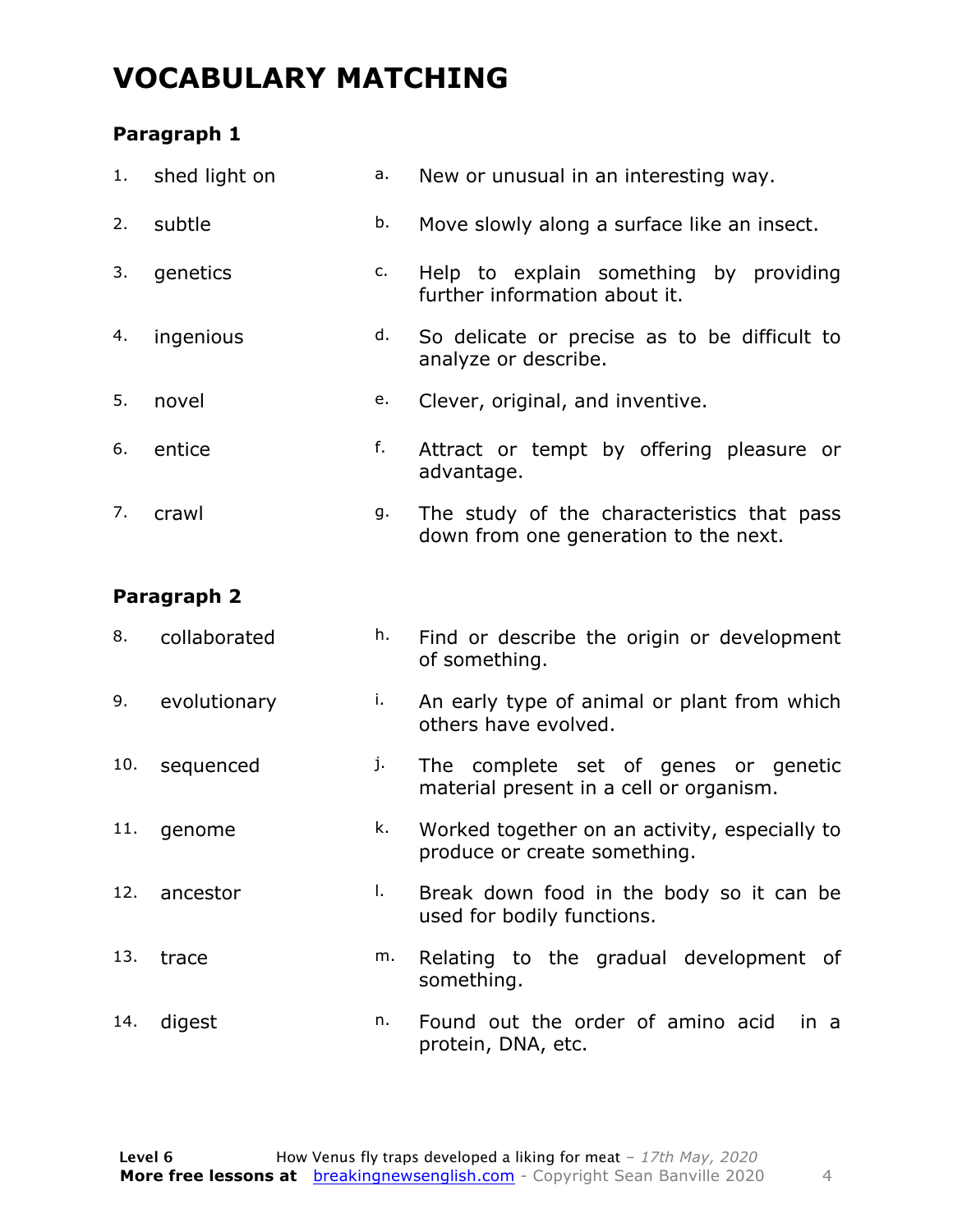### **BEFORE READING / LISTENING**

From https://breakingnewsenglish.com/2005/200517-venus-fly-trap.html

#### **1. TRUE / FALSE:** Read the headline. Guess if a-h below are true (T) or false (F).

- a. There is new research on how light affects Venus fly traps. **T / F**
- b. Plants became carnivorous because of changes in their genes. **T / F**
- c. The Venus fly trap catches insects in between its leaves. **T / F**
- d. The sundew plant uses the sun to burn insects. **T / F**
- e. Researchers gathered in fields to collaborate. **T / F**
- f. Scientists compared carnivorous with non-carnivorous plants. **T / F**
- g. The first carnivorous plants emerged 60 million years ago. **T / F**
- h. Genes help the carnivorous plants to digest animals. **T / F**

#### **2. SYNONYM MATCH:**

Match the following synonyms. The words in **bold** are from the news article.

- **1. sheds**
- **2. taste**
- **3. ingenious**
- **4. devious**
- **5. stuck**
- **6. collaborated**
- **7. ancestor**
- **8. origin**
- **9. function**
- **10. digest**
- a. predecessor
- b. inventive
- c. absorb
- d. liking
- e. joined forces
- f. cunning
- g. purpose
- h. casts
- i. birth
- j. glued

#### **3. PHRASE MATCH:** (Sometimes more than one choice is possible.)

- 1. New research sheds
- 2. developed a
- 3. subtle changes
- 4. some of nature's most
- 5. roll up after insects
- 6. Researchers in a variety of
- 7. plants developed from the same
- 8. We were able to trace
- 9. occurred many
- 10. the ability to sense and
- a. get stuck on them
- b. millions of years ago
- c. taste for meat
- d. common ancestor
- e. ingenious species
- f. the origin
- g. light on how
- h. digest animals
- i. in the genetics
- j. fields collaborated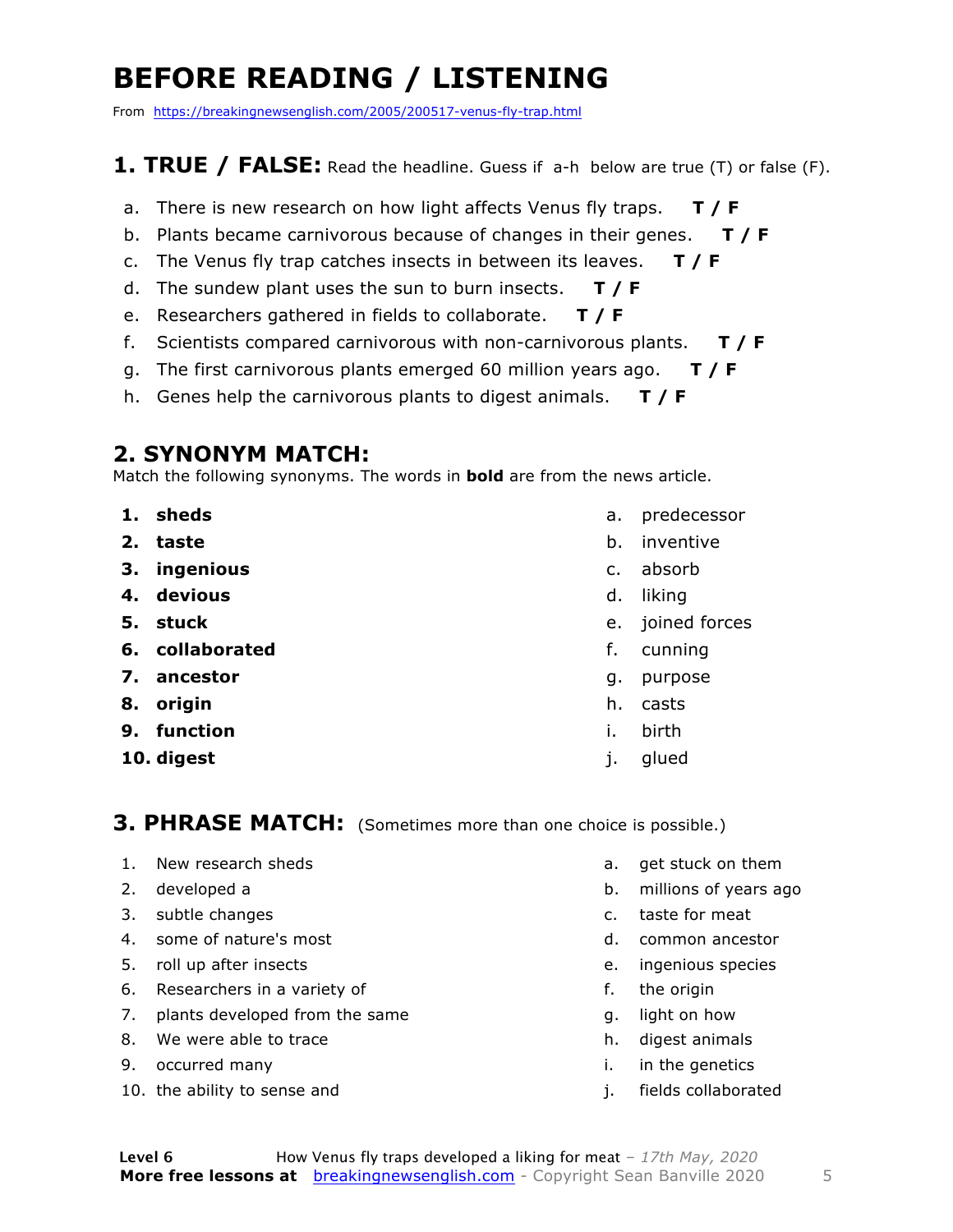### **GAP FILL**

From https://breakingnewsenglish.com/2005/200517-venus-fly-trap.html

New research (1) \_\_\_\_\_\_\_\_\_\_\_\_\_\_ light on how carnivorous plants like the Venus fly trap developed a (2) \_\_\_\_\_\_\_\_\_\_\_\_\_\_ for meat. A study from the University of Würzburg in Germany suggests that (3) changes in the genetics of plants led to some becoming carnivorous. These changes led to the development of some of nature's most ingenious (4) \_\_\_\_\_\_\_\_\_\_\_\_\_. Carnivorous plants adapted novel and devious ways to (5) \_\_\_\_\_\_\_\_\_\_\_\_ and snare insects. The Venus fly trap uses clam-like leaves that snap shut when an insect (6) \_\_\_\_\_\_\_\_\_\_\_\_\_ between them. The pitcher plant is shaped like a vase - insects go inside and then cannot crawl up the (7) \_\_\_\_\_\_\_\_\_\_\_\_\_\_ insides. The sundew plant has long sticky leaves, which (8) \_\_\_\_\_\_\_\_\_\_\_\_\_\_\_\_ up after insects get stuck on them. *slippery taste species crawls sheds roll subtle entice*

Researchers in a variety of fields (9) \_\_\_\_\_\_\_\_\_\_\_\_\_\_\_\_ in the study. They included computational evolutionary biologist Jörg Schultz and plant biologist Rainer Hedrich. They (10) \_\_\_\_\_\_\_\_\_\_\_\_\_\_ and compared the (11) \_\_\_\_\_\_\_\_\_\_\_\_ of carnivorous plants to noncarnivorous plants. They discovered that meat-eating plants developed from the same common (12) \_\_\_\_\_\_\_\_\_\_\_\_ about 60 million years ago. Dr Schultz said: "We were able to (13) \_\_\_\_\_\_\_\_\_\_\_\_ the origin of carnivorous genes back to a duplication (14) \_\_\_\_\_\_\_\_\_\_\_\_ that occurred many millions of years ago in the genome of the last common ancestor of the carnivorous species." Dr Rainer added: "The function of these (15) \_\_\_\_\_\_\_\_\_\_\_\_ is related to the ability to sense and digest animals and to utilise their (16) \_\_\_\_\_\_\_\_\_\_\_\_\_\_." *ancestor sequenced genes collaborated nutrients trace genomes event*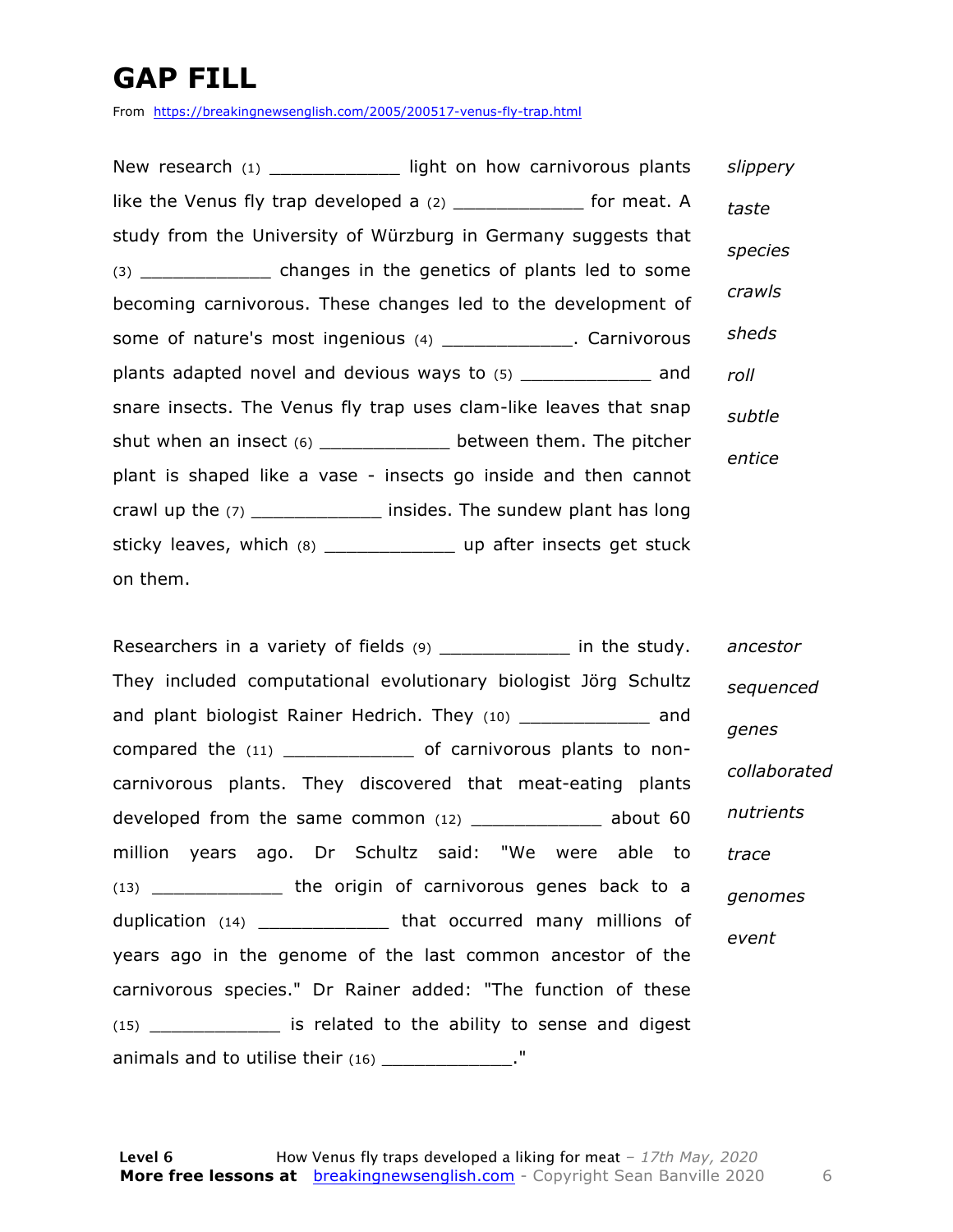#### **LISTENING – Guess the answers. Listen to check.**

From https://breakingnewsenglish.com/2005/200517-venus-fly-trap.html

1) sheds light on how carnivorous plants like the Venus fly trap developed a a. tasty for meat b. tasted for meat c. taste for meat d. tastes for meat 2) These changes led to the development of some of nature's a. mostly ingenious species b. most ingenious specials c. mostly ingenious speeches d. most ingenious species 3) Carnivorous plants adapted novel and devious ways to \_\_\_\_\_\_ insects a. entire sand snare b. ant ice and snare c. entice and snare d. entice and snarl 4) shaped like a vase - insects go inside and then cannot crawl up \_\_\_\_\_\_ a. the slip pairing insides b. the slipper real insides c. the slivery insides d. the slippery insides 5) The sundew plant has long sticky leaves, which roll up after \_\_\_\_\_\_\_ a. insects get stuck b. insects get stack c. insects get stick d. insects get stock 6) They included computational a. evolutionary biologist b. evolutionary biology c. evolutionary bio logistic d. evolutionary bio-logics 7) They sequenced and compared the genomes a. of carnivorous plants b. of carnivorous plant c. of carnivorous planted d. of carnivorous planters 8) We were able to trace the origin of carnivorous genes back to a. a duplicated event b. a duplication event c. a duplicates event d. a duplicative event 9) that occurred many millions of years ago in the genome of the \_\_\_\_\_\_ a. last common ants aster b. last common ants Easter c. last common nan caster d. last common ancestor 10) related to the ability to sense and digest animals and to \_\_\_\_\_\_ a. utilise them nutrients b. utilise their nutrients c. utilise there nutrients d. utilise they're nutrients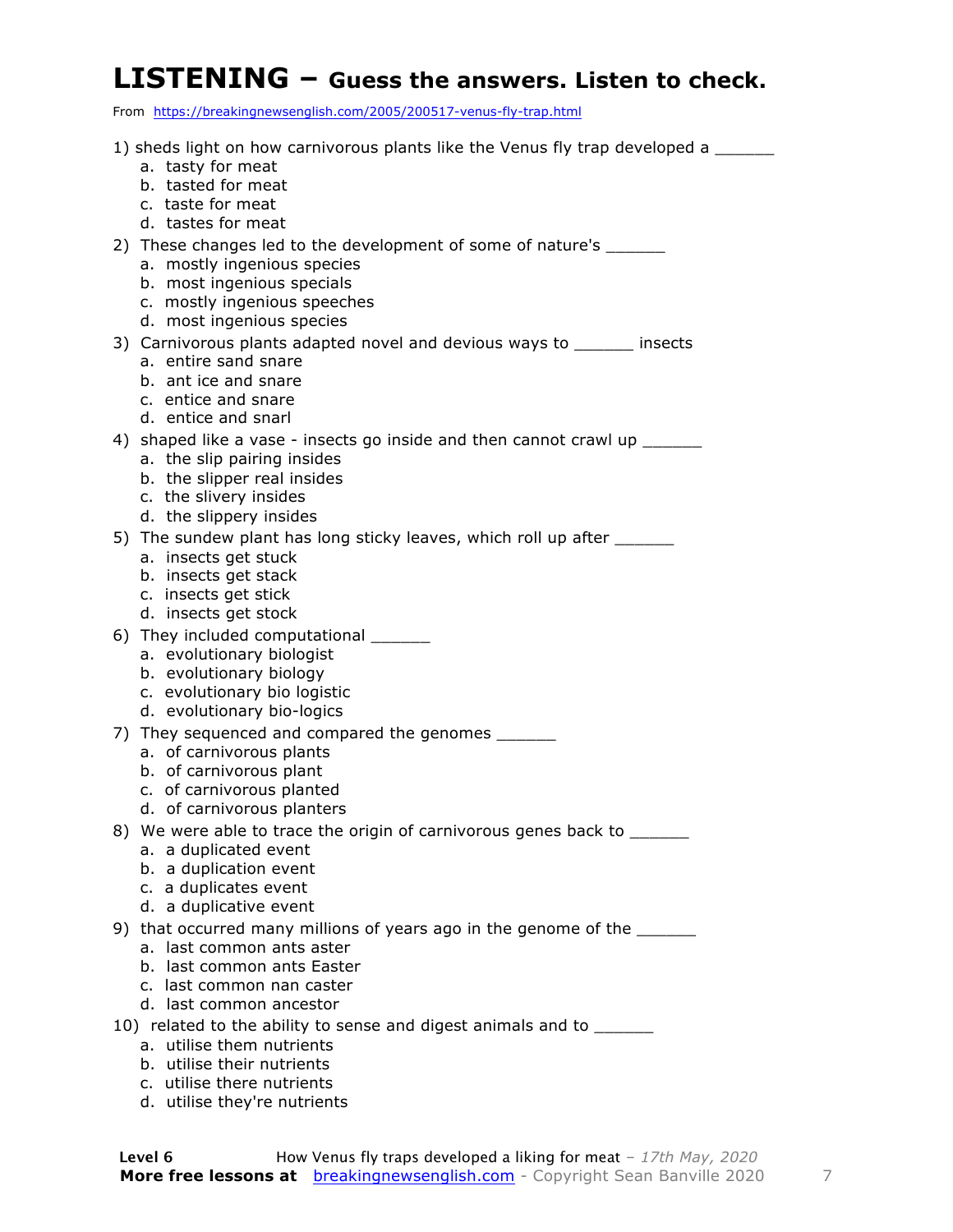### **LISTENING – Listen and fill in the gaps**

From https://breakingnewsenglish.com/2005/200517-venus-fly-trap.html

New research (1) \_\_\_\_\_\_\_\_\_\_\_\_\_\_\_\_\_\_\_\_\_ how carnivorous plants like the Venus fly trap developed (2) example 1 and the meat. A study from the University of Würzburg in Germany suggests that  $(3)$ the genetics of plants led to some becoming carnivorous. These changes led to the development of some of nature's most ingenious species. Carnivorous plants adapted (4) **Exercise 20** and snare insects. The Venus fly trap uses clam-like leaves that  $(5)$  an insect crawls between them. The pitcher plant is shaped like a vase - insects go inside and then cannot (6) \_\_\_\_\_\_\_\_\_\_\_\_\_\_\_\_\_\_\_ slippery insides. The sundew plant has long sticky leaves, which roll up after insects get stuck on them.

Researchers in a  $(7)$  and  $(7)$  collaborated in the study. They included computational evolutionary biologist Jörg Schultz and plant biologist Rainer Hedrich. They sequenced and  $(8)$  and  $(9)$  and  $(10)$  support of carnivorous plants to non-carnivorous plants. They discovered that meateating plants developed from the same (9) \_\_\_\_\_\_\_\_\_\_\_\_\_\_\_\_\_\_\_ 60 million years ago. Dr Schultz said: "We were able to (10) contains the same of carnivorous genes back to a duplication event that occurred many millions of years ago in the genome of  $(11)$  ancestor of the carnivorous species." Dr Rainer added: "The function of these genes is related to the ability to (12) \_\_\_\_\_\_\_\_\_\_\_\_\_\_\_\_\_\_\_ animals and to utilise their nutrients."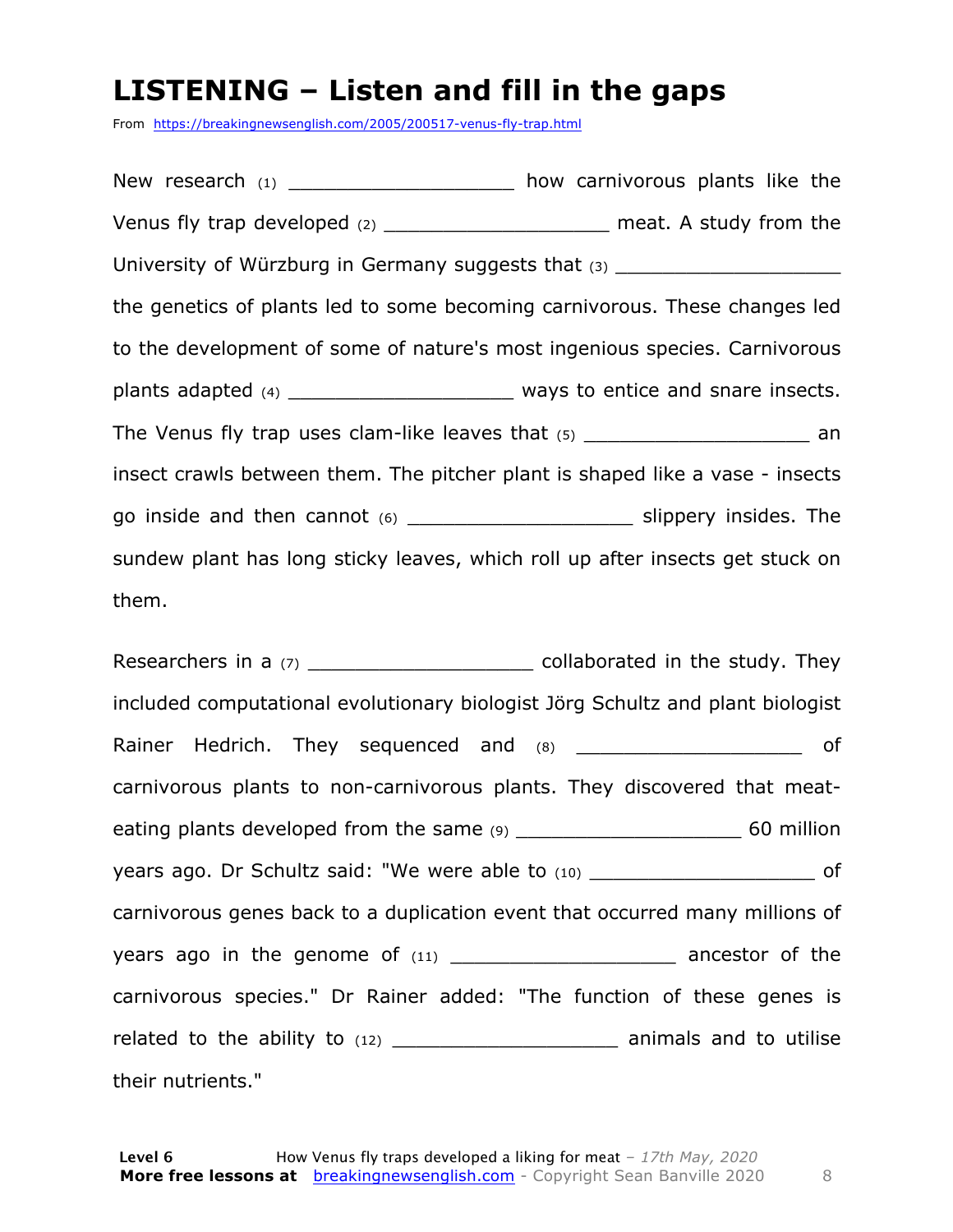### **COMPREHENSION QUESTIONS**

From https://breakingnewsenglish.com/2005/200517-venus-fly-trap.html

- 1. What did research shed on how carnivorous plants liked meat?
- 2. What kind of changes happened in the genetics of carnivorous plants?
- 3. What kind of species did the article say genetic changed created?
- 4. What kind of leaves did the article say Venus fly traps have?
- 5. What happens to the leaves of the sundew plant?
- 6. Who is Rainer Hedrich?
- 7. What did scientists compare the genomes of carnivorous plants to?
- 8. When did carnivorous plants develop?
- 9. What did scientists say they were able to trace?
- 10. What did a scientist say the plants can digest?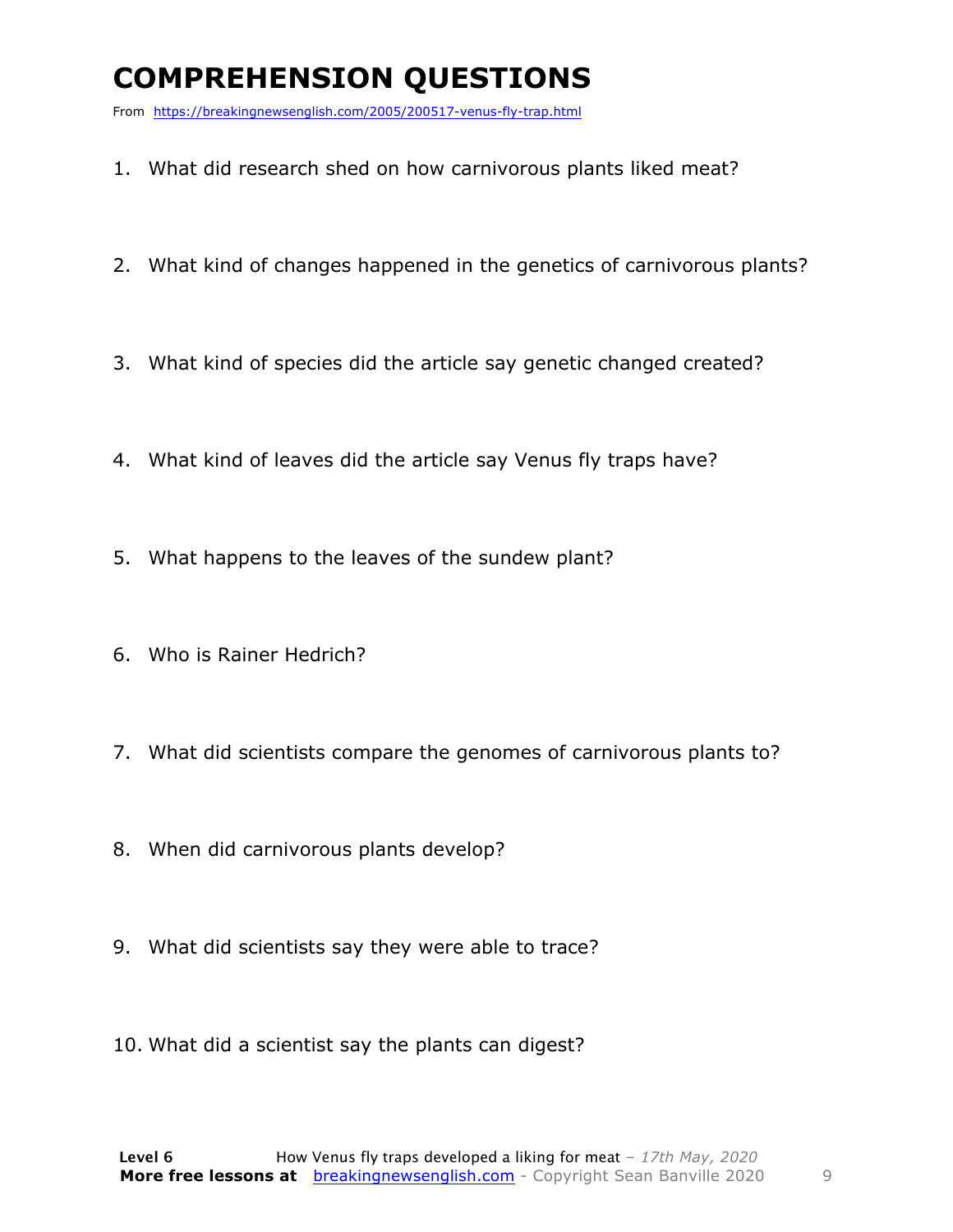### **MULTIPLE CHOICE - QUIZ**

From https://breakingnewsenglish.com/2005/200517-venus-fly-trap.html

| 1) What did research shed on how |
|----------------------------------|
| carnivorous plants liked meat?   |

- a) pollen
- b) light
- c) water
- d) enlightenment

2) What kind of changes happened

- in the genetics of carnivorous plants?
- a) serious changes
- b) interesting changes
- c) bid changes
- d) subtle changes
- 3) What kind of species did the
- article say genetic changed created?
- a) special species
- b) disingenuous species
- c) ingenious species
- d) genus species

4) What kind of leaves did the article

- say Venus fly traps have?
- a) clam-like leaves
- b) green leaves
- c) dangerous leaves
- d) edible leaves

5) What happens to the leaves of the a) information sundew plant?

- a) they die
- b) they roll up
- c) they get hot
- d) they become moist
- 6) Who is Rainer Hedrich?
- a) a plant biologist
- b) a gardener
- c) a botanist
- d) a horticulturalist

7) What did scientists compare the genomes of carnivorous plants to?

- a) humans
- b) bamboo
- c) non-carnivorous plants
- d) moss
- 8) When did carnivorous plants develop?
- a) about 60 million years ago
- b) about 66 million years ago
- c) about 660 million years ago
- d) about 600 million years ago

9) What did scientists say they were able to trace?

- a) new species
- b) leaves
- c) designs
- d) the origin of carnivorous genes

10) What did a scientist say the plants can digest?

- 
- b) light
- c) animals
- d) water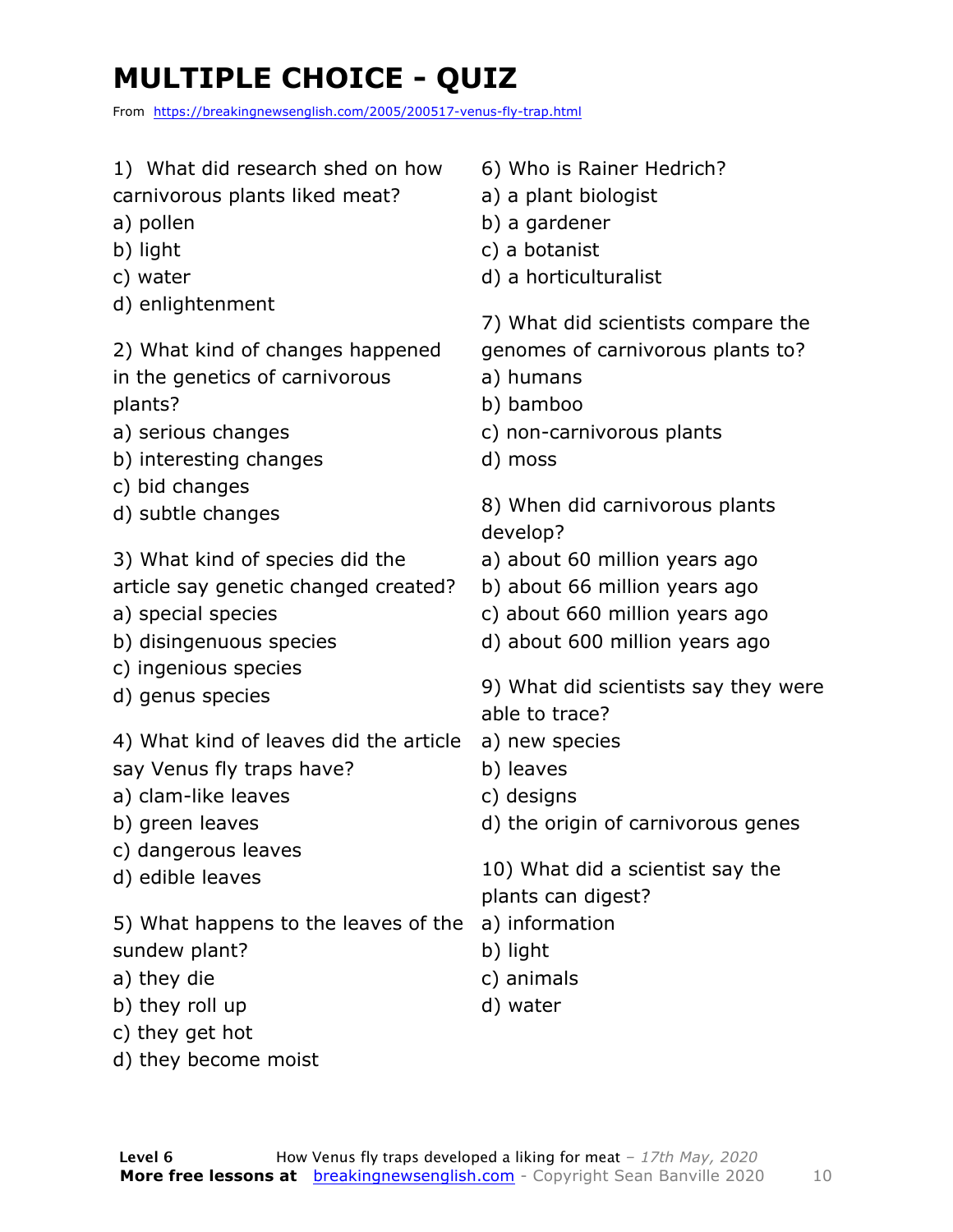### **ROLE PLAY**

From https://breakingnewsenglish.com/2005/200517-venus-fly-trap.html

#### **Role A – Venus Fly Traps**

You think Venus fly traps are the best plants. Tell the others three reasons why. Tell them what is wrong with their plants. Also, tell the others which is the worst of these (and why): cacti, bamboo or sunflowers.

#### **Role B – Cacti**

You think cacti are the best plants. Tell the others three reasons why. Tell them what is wrong with their plants. Also, tell the others which is the worst of these (and why): Venus fly traps, bamboo or sunflowers.

#### **Role C – Bamboo**

You think bamboo is the best plant. Tell the others three reasons why. Tell them what is wrong with their plants. Also, tell the others which is the worst of these (and why): cacti, Venus fly traps or sunflowers.

#### **Role D – Sunflowers**

You think sunflowers are the best plants. Tell the others three reasons why. Tell them what is wrong with their plants. Also, tell the others which is the worst of these (and why): cacti, bamboo or Venus fly traps.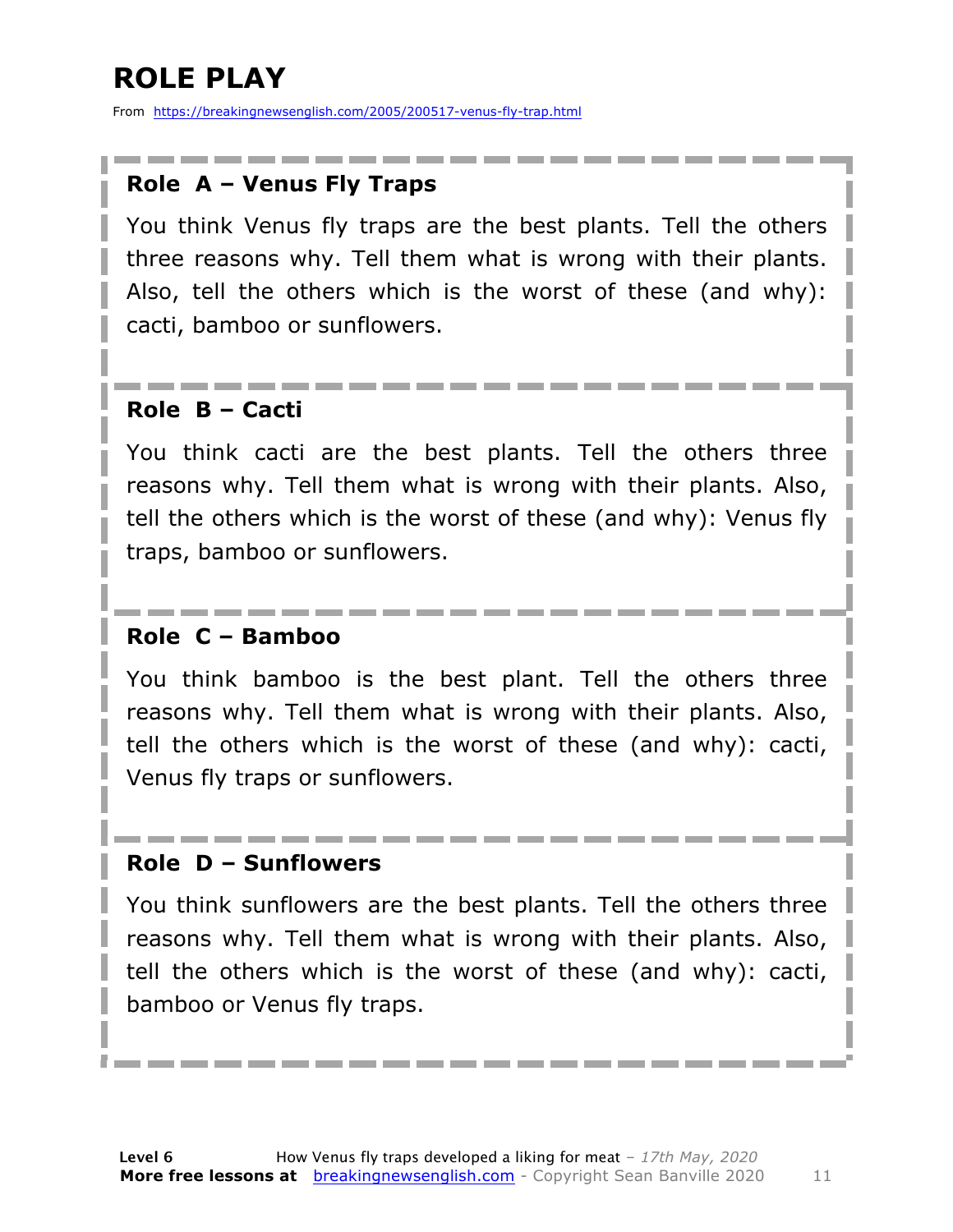### **AFTER READING / LISTENING**

From https://breakingnewsenglish.com/2005/200517-venus-fly-trap.html

**1. WORD SEARCH:** Look in your dictionary / computer to find collocates, other meanings, information, synonyms … for the words 'fly' and 'trap'.

| fly | trap |
|-----|------|
|     |      |
|     |      |
|     |      |

- Share your findings with your partners.
- Make questions using the words you found.
- Ask your partner / group your questions.

2. **ARTICLE OUESTIONS:** Look back at the article and write down some questions you would like to ask the class about the text.

- Share your questions with other classmates / groups.
- Ask your partner / group your questions.

**3. GAP FILL:** In pairs / groups, compare your answers to this exercise. Check your answers. Talk about the words from the activity. Were they new, interesting, worth learning…?

**4. VOCABULARY:** Circle any words you do not understand. In groups, pool unknown words and use dictionaries to find their meanings.

**5. TEST EACH OTHER:** Look at the words below. With your partner, try to recall how they were used in the text:

| light<br>$\bullet$<br>• changes | • fields<br>• compared |
|---------------------------------|------------------------|
| • species                       | - 60<br>$\bullet$      |
| $\cdot$ snare                   | $\bullet$ back         |
| vase<br>$\bullet$               | $\cdot$ common         |
| • stuck                         | • digest               |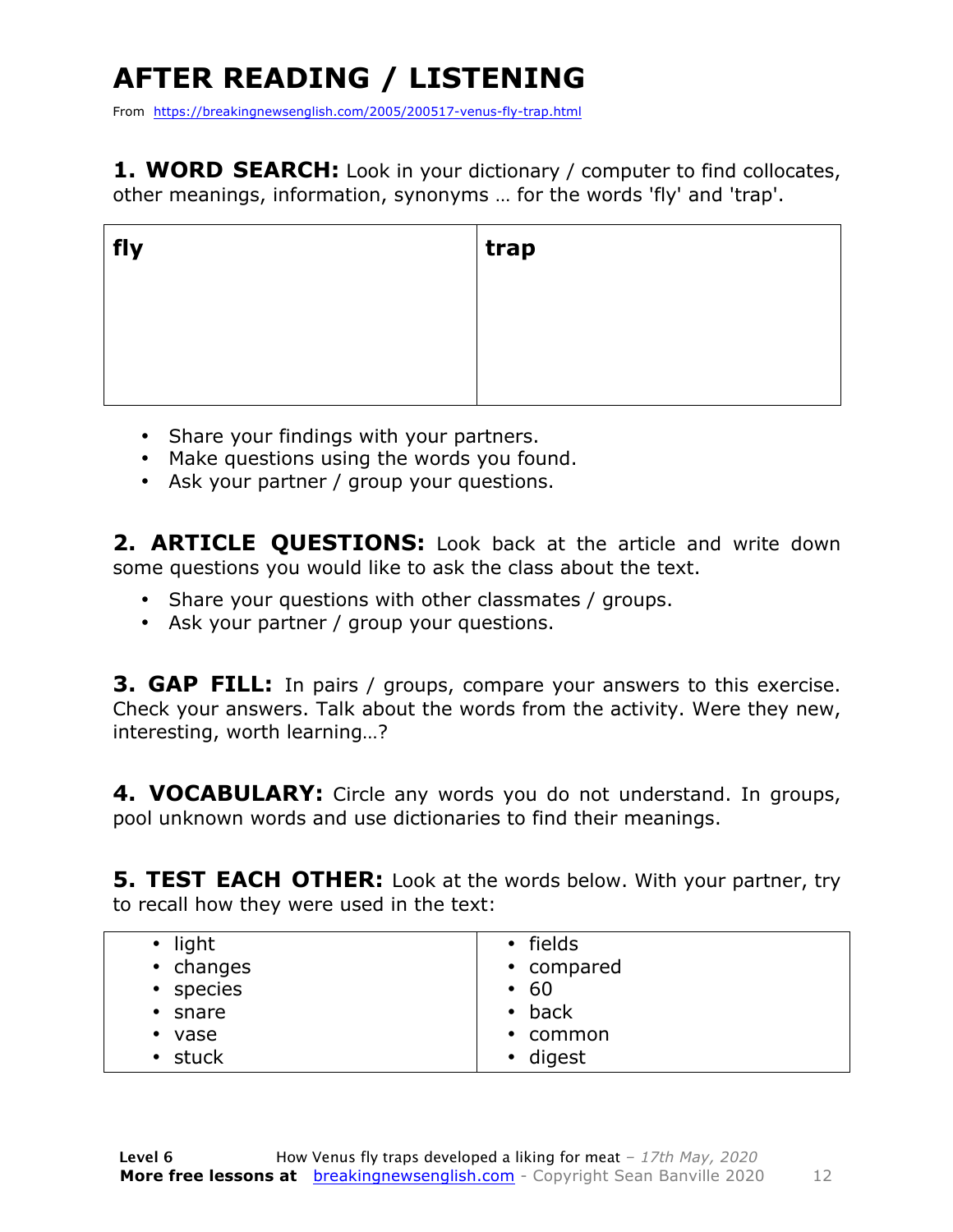### **CARNIVOROUS PLANTS SURVEY**

From https://breakingnewsenglish.com/2005/200517-venus-fly-trap.html

Write five GOOD questions about carnivorous plants in the table. Do this in pairs. Each student must write the questions on his / her own paper.

When you have finished, interview other students. Write down their answers.

|      | STUDENT 1 | STUDENT 2 | STUDENT 3 |
|------|-----------|-----------|-----------|
| Q.1. |           |           |           |
| Q.2. |           |           |           |
| Q.3. |           |           |           |
| Q.4. |           |           |           |
| Q.5. |           |           |           |

- Now return to your original partner and share and talk about what you found out. Change partners often.
- Make mini-presentations to other groups on your findings.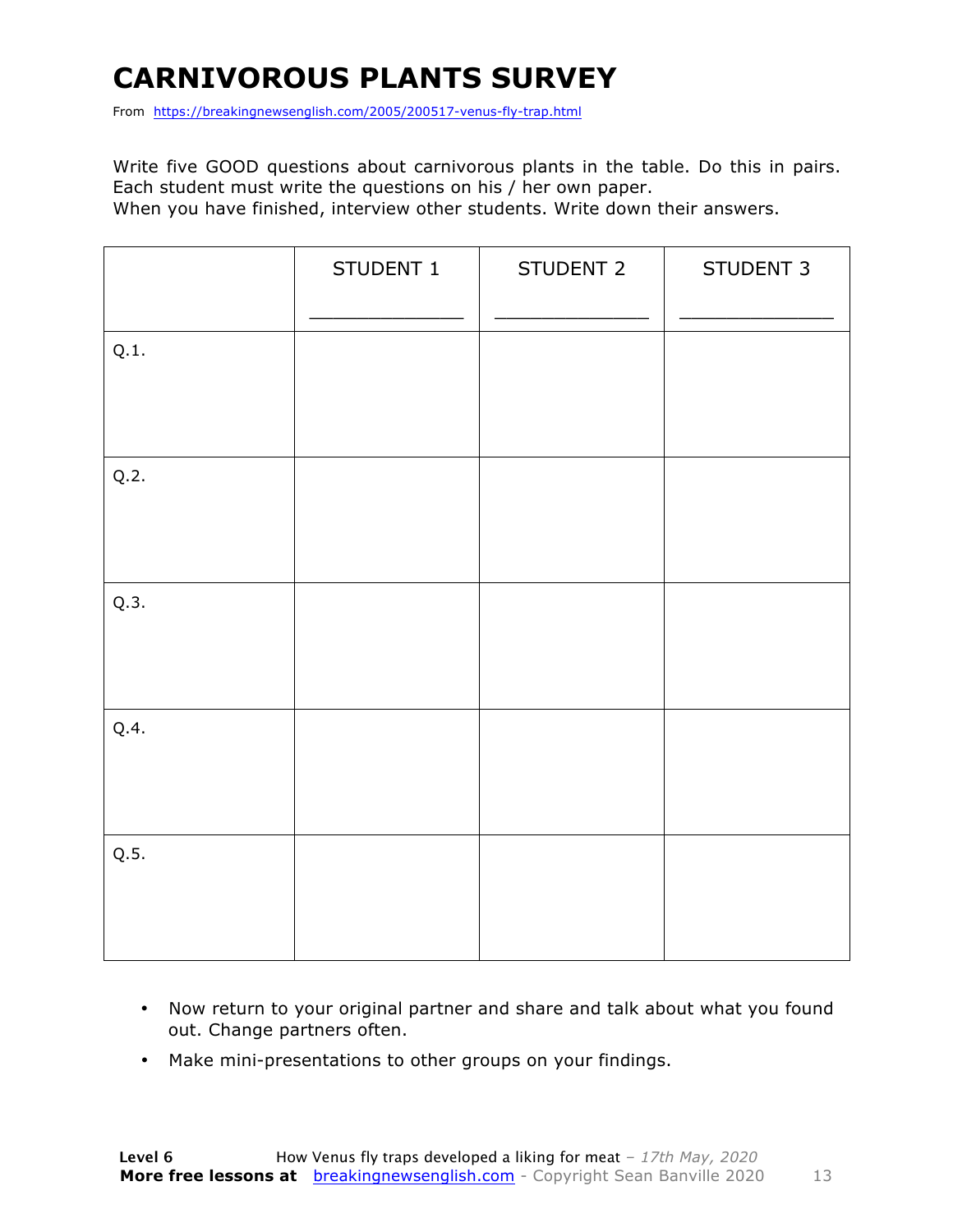### **CARNIVOROUS PLANTS DISCUSSION**

STUDENT A's QUESTIONS (Do not show these to student B)

- 1. What did you think when you read the headline?
- 2. What images are in your mind when you hear the word 'fly'?
- 3. What do you know about Venus fly traps?
- 4. What do you think of carnivorous plants?
- 5. Would you like carnivorous plants in your home?
- 6. What are your favourite plants?
- 7. What plants don't you like?
- 8. What is your favourite insect?
- 9. Would you like to have a job researching plants?
- 10. Would you touch the carnivorous plants?

*How Venus fly traps developed a liking for meat – 17th May, 2020* Thousands more free lessons at breakingnewsenglish.com

## -----------------------------------------------------------------------------

#### **CARNIVOROUS PLANTS DISCUSSION**

STUDENT B's QUESTIONS (Do not show these to student A)

- 11. Did you like reading this article? Why/not?
- 12. What do you think of when you hear the word 'trap'?
- 13. What do you think about what you read?
- 14. What do you think a computational evolutionary biologist does?
- 15. What is a genome?
- 16. Why is sequencing a genome useful?
- 17. What was life on Earth like 60 million years ago?
- 18. What do you know about your ancestors?
- 19. Do you think carnivorous plants are useful?
- 20. What questions would you like to ask the scientists?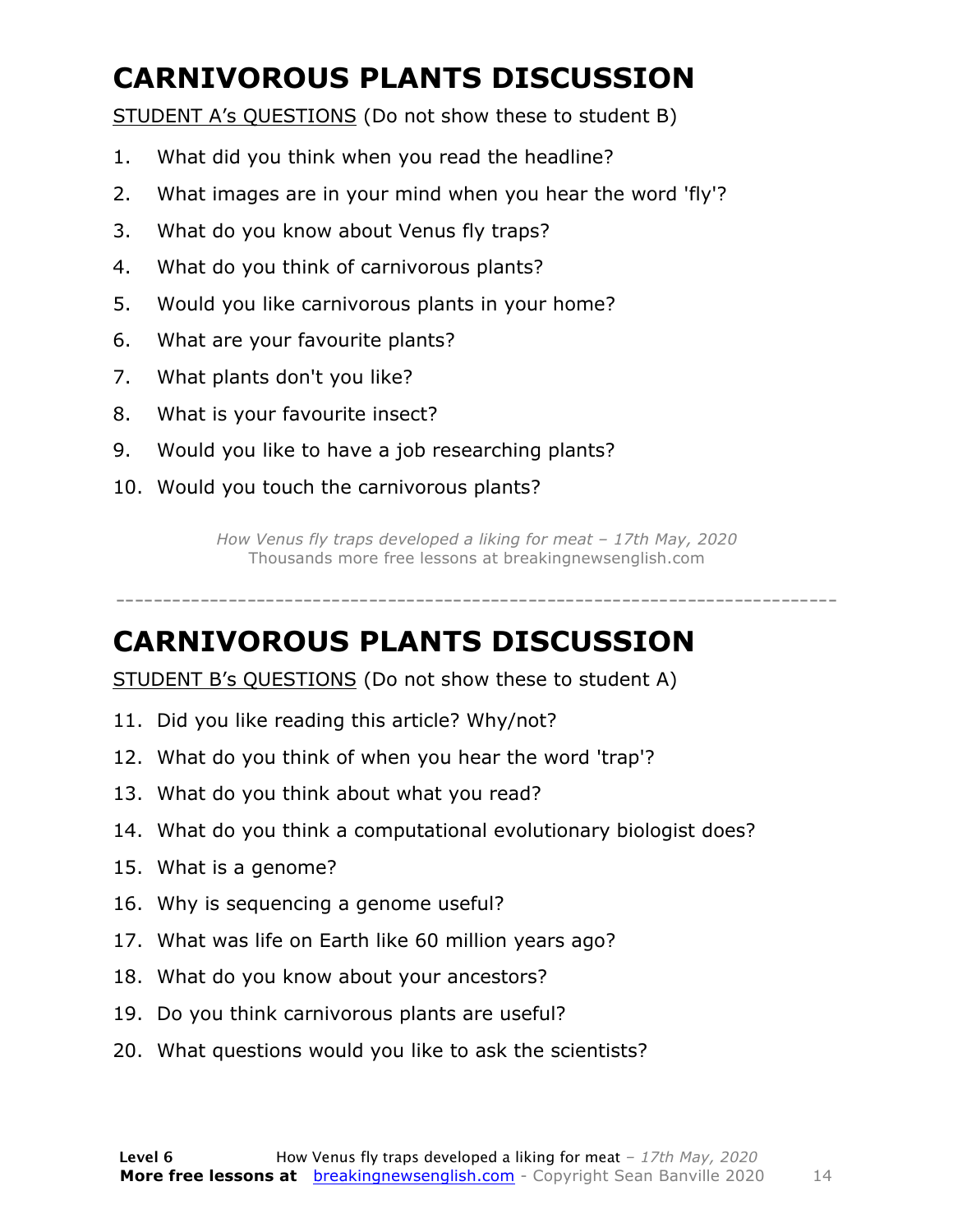### **DISCUSSION (Write your own questions)**

STUDENT A's QUESTIONS (Do not show these to student B)

| 1. |                                                                                                                          |
|----|--------------------------------------------------------------------------------------------------------------------------|
| 2. |                                                                                                                          |
|    | <u> 1989 - Johann John Stone, mars et al. (b. 1989)</u>                                                                  |
| 3. | <u> 1980 - Johann John Stone, mensk politik (d. 1980)</u>                                                                |
|    |                                                                                                                          |
| 4. |                                                                                                                          |
| 5. | <u> 1980 - Johann John Stone, markin fan it fjort fan it fjort fan it fjort fan it fjort fan it fjort fan it fjort f</u> |
|    |                                                                                                                          |
| 6. | <u> 1989 - Johann Barbara, martxa alemani</u> ar arte                                                                    |
|    | $Convriath \odot hraskinanawsanalich com 2020$                                                                           |

Copyright © breakingnewsenglish.com 2020

### **DISCUSSION (Write your own questions)**

STUDENT B's QUESTIONS (Do not show these to student A)

| 1. |                                                                                                                         |  |  |
|----|-------------------------------------------------------------------------------------------------------------------------|--|--|
|    |                                                                                                                         |  |  |
| 2. | <u> 1980 - Andrea Stationer, fransk politiker (d. 1980)</u>                                                             |  |  |
| 3. |                                                                                                                         |  |  |
|    |                                                                                                                         |  |  |
| 4. | <u> 1980 - Jan Samuel Barbara, margaret eta idazlea (h. 1980).</u>                                                      |  |  |
| 5. | <u> 1986 - Johann Stoff, deutscher Stoffen und der Stoffen und der Stoffen und der Stoffen und der Stoffen und der </u> |  |  |
|    |                                                                                                                         |  |  |
| 6. | <u> 1989 - Johann John Stone, market fan it ferskearre fan it ferskearre fan it ferskearre fan it ferskearre fan i</u>  |  |  |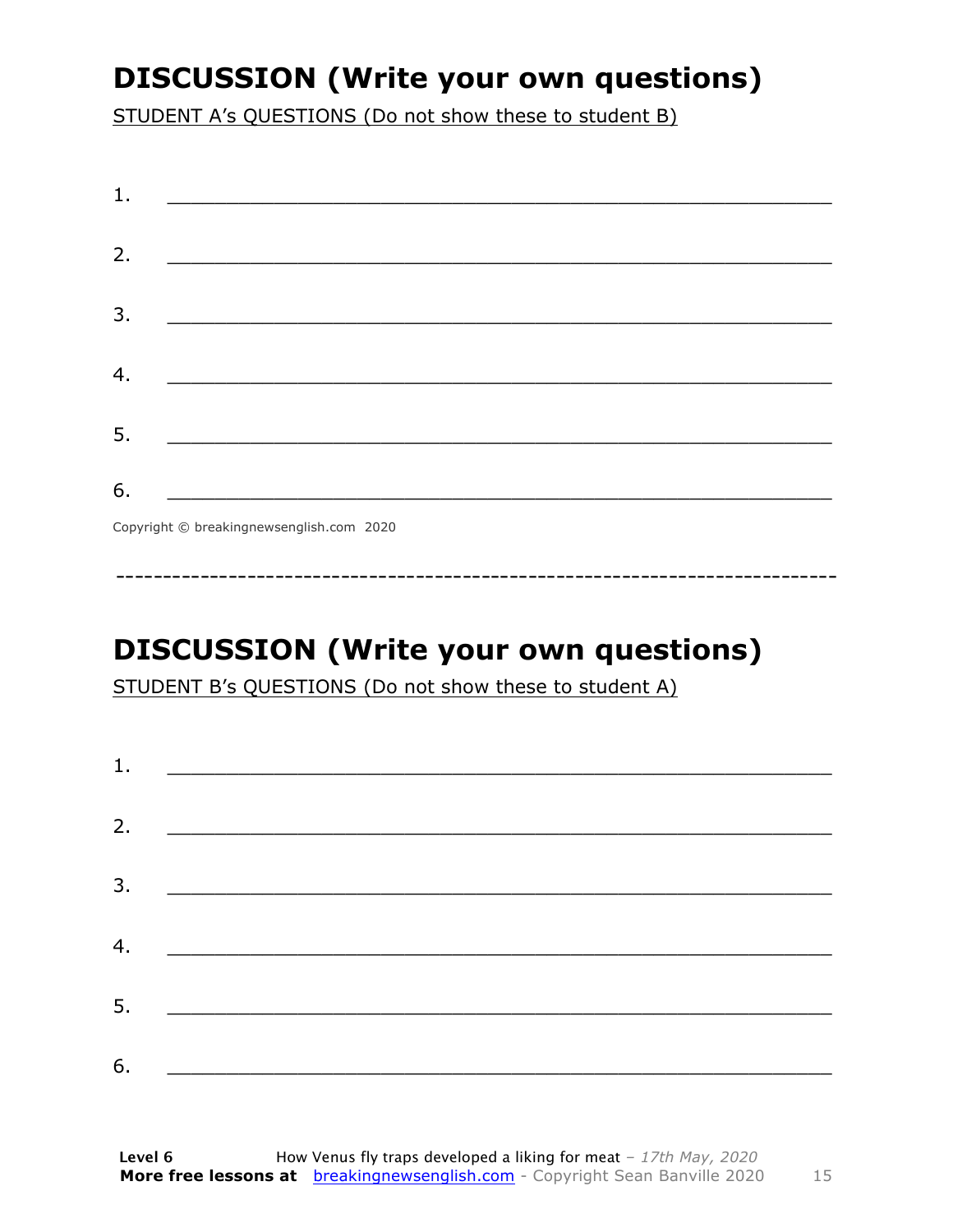### **LANGUAGE - CLOZE**

From https://breakingnewsenglish.com/2005/200517-venus-fly-trap.html

New research  $(1)$  light on how carnivorous plants like the Venus fly trap developed a (2) \_\_\_\_ for meat. A study from the University of Würzburg in Germany suggests that subtle changes (3) \_\_\_\_\_ the genetics of plants led to some becoming carnivorous. These changes led to the development of some of nature's most (4) \_\_\_\_ species. Carnivorous plants adapted novel and devious ways to entice and snare insects. The Venus fly trap uses clam-like leaves that (5) shut when an insect crawls between them. The pitcher plant is shaped like a vase - insects go inside and then cannot crawl up the (6) \_\_\_\_ insides. The sundew plant has long sticky leaves, which roll up after insects get stuck on them.

Researchers in a variety of (7) \_\_\_\_\_ collaborated in the study. They included computational evolutionary biologist Jörg Schultz and plant biologist Rainer Hedrich. They sequenced and compared the  $(8)$  \_\_\_\_ of carnivorous plants to noncarnivorous plants. They discovered that meat-eating plants developed from the same common ancestor about 60 million years ago. Dr Schultz said: "We were able to (9) \_\_\_\_ the origin of carnivorous genes back to a (10) \_\_\_\_ event that occurred many millions of years ago in the genome of the last  $(11)$  ancestor of the carnivorous species." Dr Rainer added: "The function of these genes is related to the ability to sense and digest animals and to utilise their  $(12)$  ."

#### **Put the correct words from the table below in the above article.**

| 1.  | (a) | caves    | (b) | shacks     | (c) | cabins      | (d) | sheds     |
|-----|-----|----------|-----|------------|-----|-------------|-----|-----------|
| 2.  | (a) | taster   | (b) | tasted     | (c) | tasty       | (d) | taste     |
| 3.  | (a) | by       | (b) | in         | (c) | at          | (d) | on        |
| 4.  | (a) | pressure | (b) | myriad     | (c) | ingenious   | (d) | spectacle |
| 5.  | (a) | close    | (b) | clip       | (c) | snap        | (d) | boot      |
| 6.  | (a) | slippery | (b) | properly   | (c) | surly       | (d) | surely    |
| 7.  | (a) | lawns    | (b) | fields     | (c) | parks       | (d) | patches   |
| 8.  | (a) | genomes  | (b) | gnomes     | (c) | gnocchi     | (d) | gnostic   |
| 9.  | (a) | etch     | (b) | trace      | (c) | sketch      | (d) | draw      |
| 10. | (a) | multiply | (b) | times      | (c) | duplication | (d) | addition  |
| 11. | (a) | heath    | (b) | dale       | (c) | common      | (d) | moor      |
| 12. | (a) | sentient | (b) | recipients | (c) | ingredients | (d) | nutrients |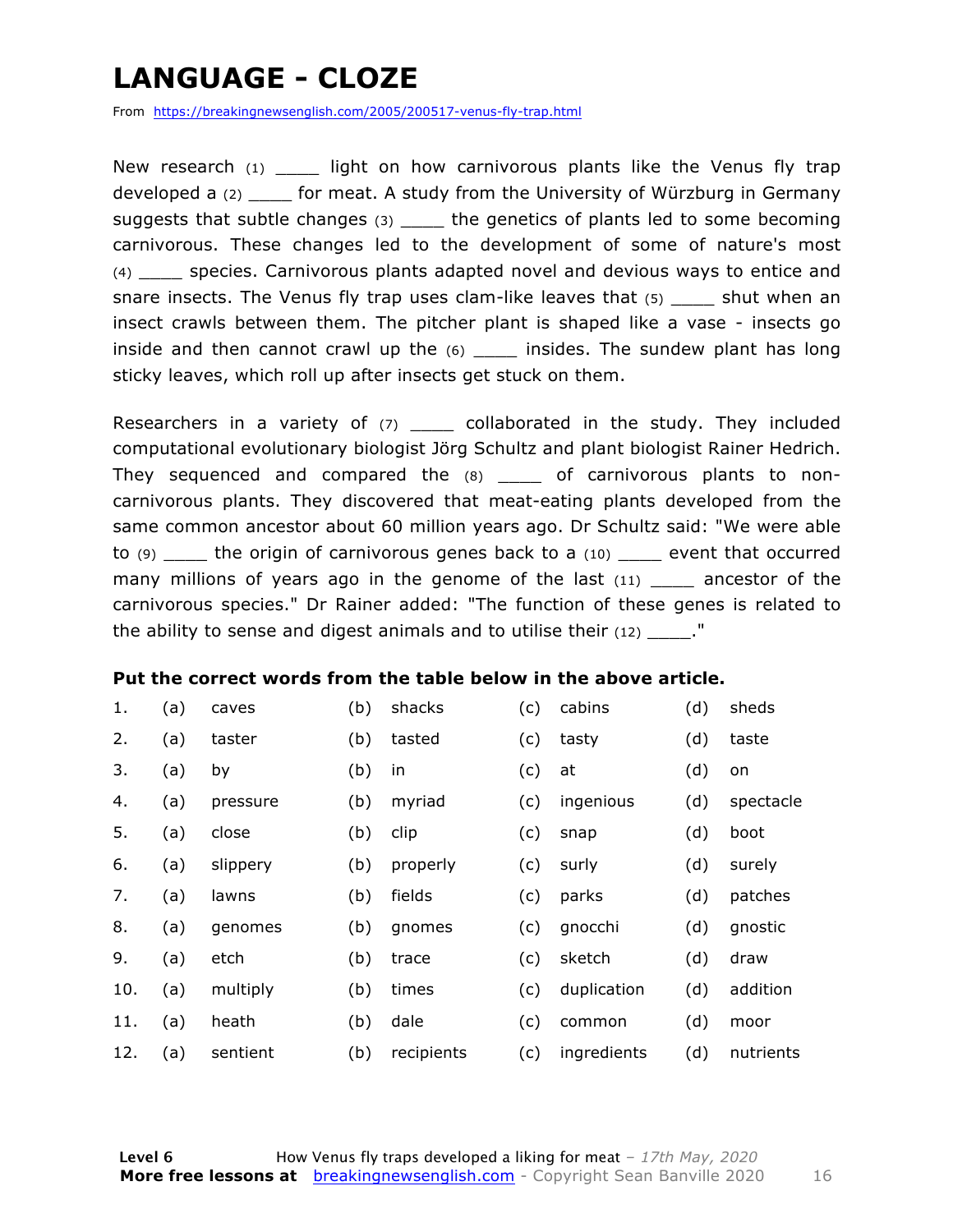### **SPELLING**

From https://breakingnewsenglish.com/2005/200517-venus-fly-trap.html

#### **Paragraph 1**

- 1. changes in the sctneieg of plants
- 2. led to some becoming oicrusnrova
- 3. some of nature's most nieouigsn species
- 4. adapted novel and evousid ways
- 5. ntecie and snare insects
- 6. the eriyplps insides

#### **Paragraph 2**

- 7. cedaloabtlro in the study
- 8. nvtoaureyloi biologist
- 9. They quceensde and compared the genomes
- 10. the same common rsaentoc
- 11. sense and egitsd animals
- 12. utilise their iurnsnett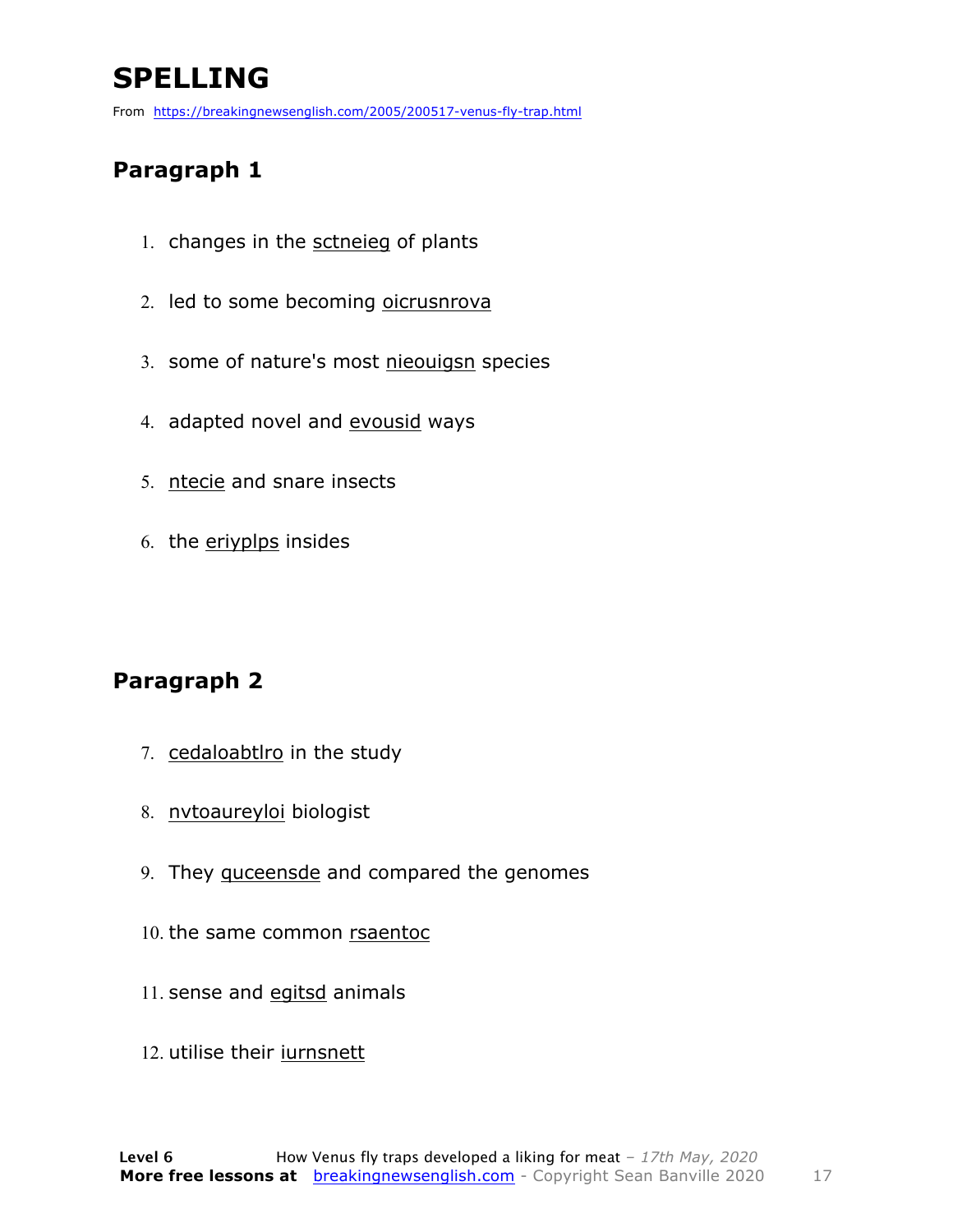### **PUT THE TEXT BACK TOGETHER**

From https://breakingnewsenglish.com/2005/200517-venus-fly-trap.html

#### **Number these lines in the correct order.**

- ( ) ancestor of the carnivorous species." Dr Rainer added: "The function of these genes is related
- ( ) non-carnivorous plants. They discovered that meat-eating plants developed from the same common
- () them. The pitcher plant is shaped like a vase insects go inside and then cannot crawl up the slippery
- ( ) of some of nature's most ingenious species. Carnivorous plants adapted novel and devious ways to entice and snare
- ( ) to a duplication event that occurred many millions of years ago in the genome of the last common
- ( ) insects. The Venus fly trap uses clam-like leaves that snap shut when an insect crawls between
- ( ) Researchers in a variety of fields collaborated in the study. They included computational evolutionary
- ( ) changes in the genetics of plants led to some becoming carnivorous. These changes led to the development
- () insides. The sundew plant has long sticky leaves, which roll up after insects get stuck on them.
- ( *1* ) New research sheds light on how carnivorous plants like the Venus fly trap developed a taste
- ( ) for meat. A study from the University of Würzburg in Germany suggests that subtle
- ( ) to the ability to sense and digest animals and to utilise their nutrients."
- ( ) ancestor about 60 million years ago. Dr Schultz said: "We were able to trace the origin of carnivorous genes back
- ( ) biologist Jörg Schultz and plant biologist Rainer Hedrich. They sequenced and compared the genomes of carnivorous plants to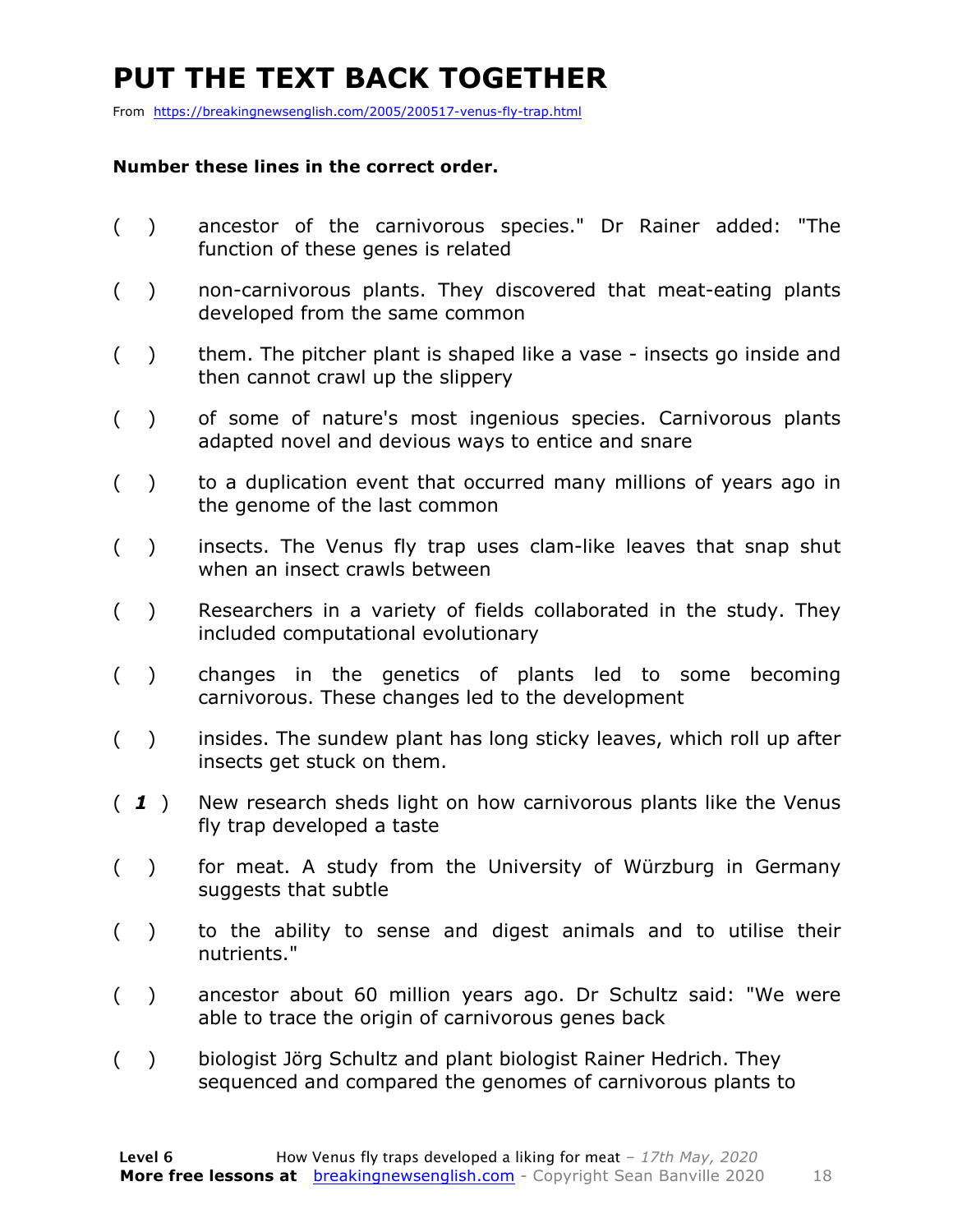#### **PUT THE WORDS IN THE RIGHT ORDER**

From https://breakingnewsenglish.com/2005/200517-venus-fly-trap.html

1. becoming to led plants some Genetics of carnivorous .

2. of some nature's most species . ingenious of Development

3. an them . crawls insect when Snap between shut

4. plant a pitcher like shaped vase . is The

5. insects after get them . up stuck on Roll

6. of fields collaborated . variety Researchers a in

7. carnivorous Sequenced of genomes and plants . compared the

8. the plants developed common same ancestor . from Meat-eating

9. related . function is of these The genes

10. The and sense ability to digest animals .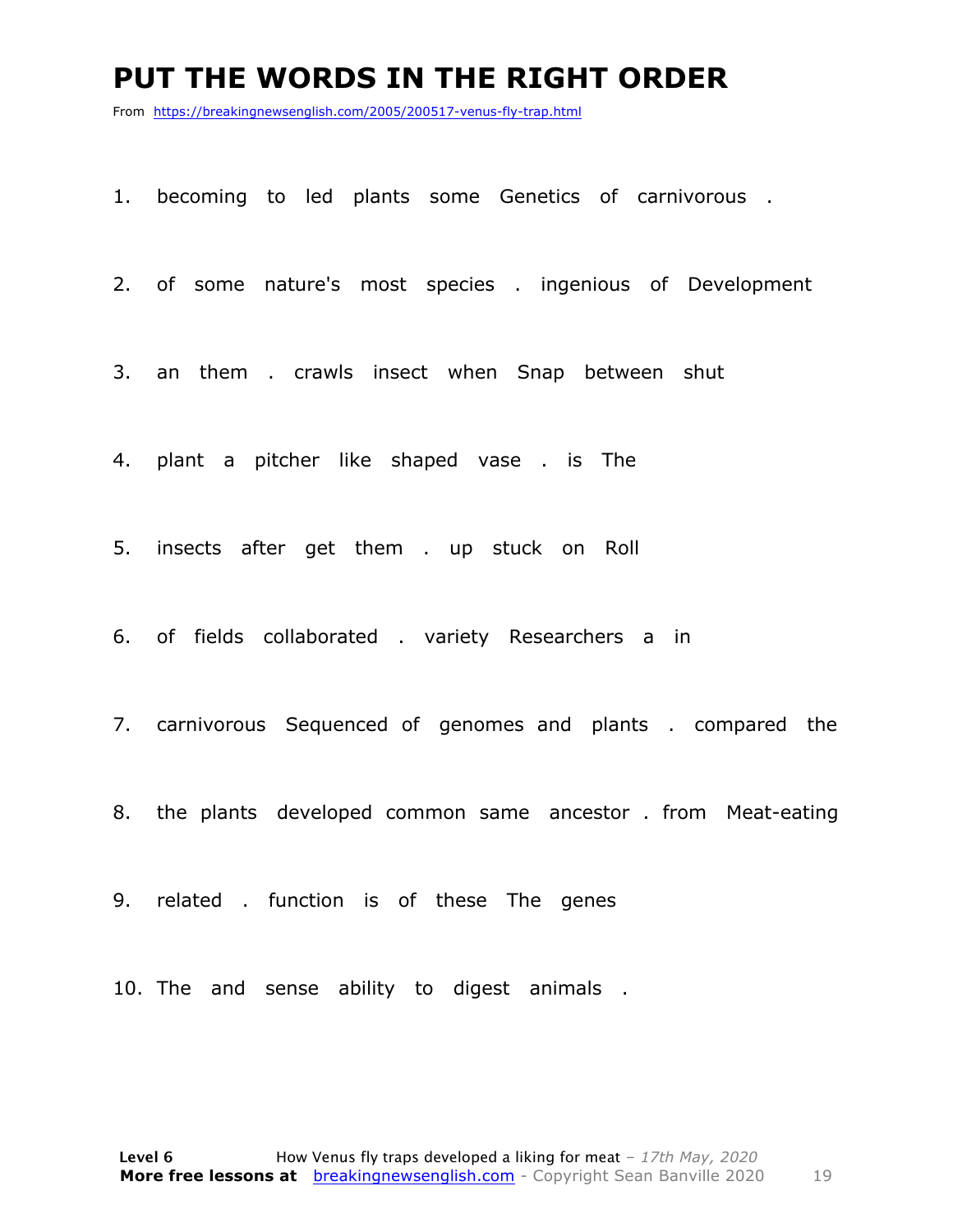### **CIRCLE THE CORRECT WORD (20 PAIRS)**

From https://breakingnewsenglish.com/2005/200517-venus-fly-trap.html

New research *sheds / shards* light on how carnivorous plants like the Venus fly trap developed a *taste / tasty* for meat. A study from the University of Würzburg in Germany suggests that *stubble / subtle* changes in the genetics of plants led to some *become / becoming* carnivorous. These changes led to the development of some of nature's most *genus / ingenious* species. Carnivorous plants adapted *novella / novel* and devious ways to entice and snare insects. The Venus fly trap uses clam-like leaves that *snap / snip* shut when an insect crawls between *us / them*. The pitcher plant is shaped like a vase - insects go inside and then cannot *crawly / crawl* up the slippery insides. The sundew plant has long sticky leaves, which *roll / rail* up after insects get stuck on them.

Researchers in a *various / variety* of fields collaborated in the study. They *included / inclusive* computational evolutionary biologist Jörg Schultz and plant biologist Rainer Hedrich. They *sequential / sequenced* and compared the *genomes / gnomes* of carnivorous plants to non-carnivorous plants. They discovered that meat-eating plants developed from the same *commonly / common* ancestor about 60 million years ago. Dr Schultz said: "We were able to *trace / trade* the origin of carnivorous genes back to a *duplication / subtraction* event that occurred many millions of years ago in the genome of the last common *ancestral / ancestor* of the carnivorous species." Dr Rainer added: "The function of these genes is *related / belated* to the ability to sense and digest animals and to utilise their *nutritious / nutrients*."

#### **Talk about the connection between each pair of words in italics, and why the correct word is correct.**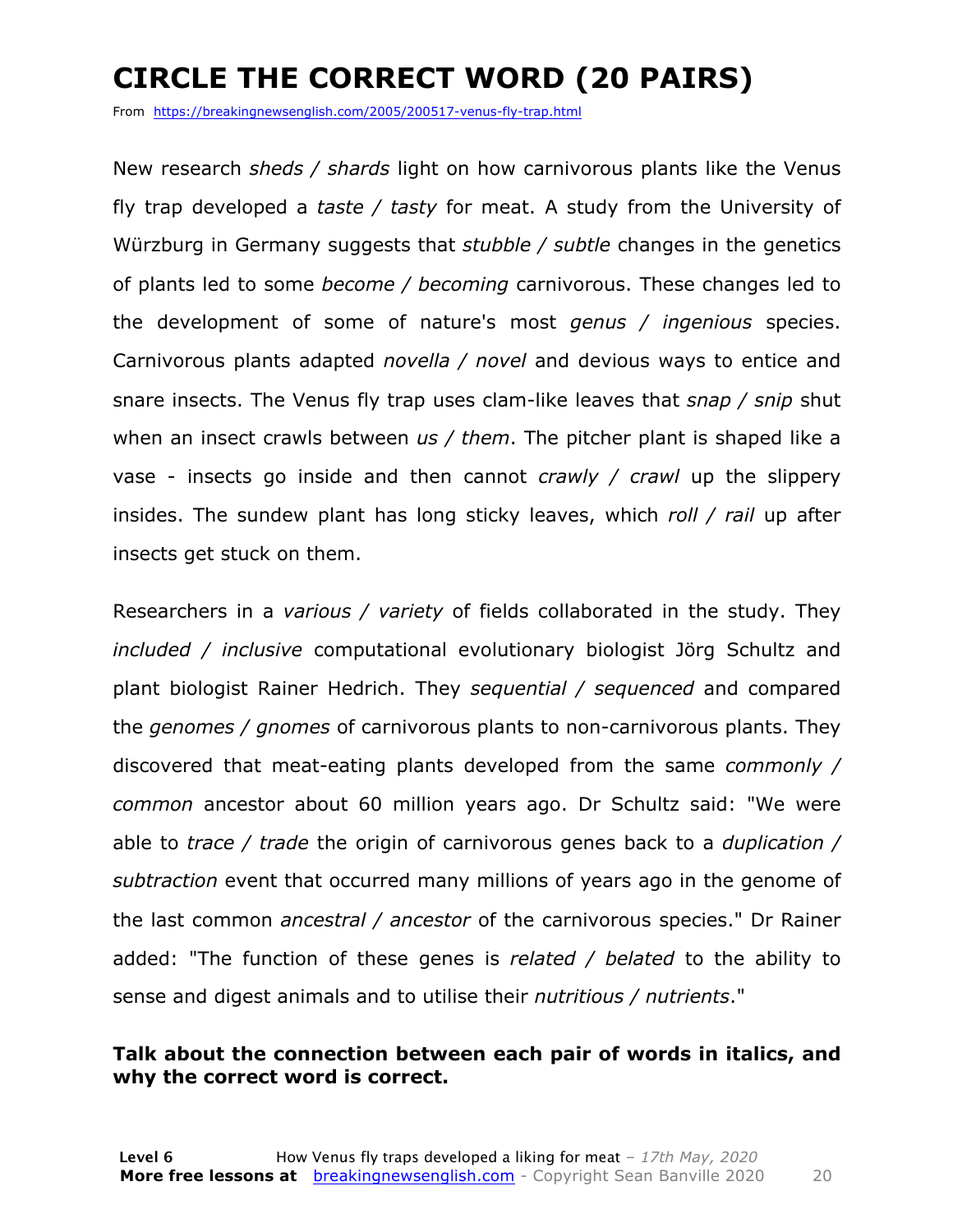### **INSERT THE VOWELS (a, e, i, o, u)**

From https://breakingnewsenglish.com/2005/200517-venus-fly-trap.html

N\_w r\_s\_ **\_** r c h s h\_d s l\_g h t \_n h\_w c\_r n\_v\_r\_ **\_** s  $p \mid n$  t s  $\mid L_{n}$  t h  $\mid$  V\_n\_s f l y t r\_p d\_v\_l\_p\_d \_ t\_s t\_ f\_r m\_ **\_** t . A s t\_d y f r\_m t h\_ U n\_v\_r s\_t y \_f Würzb\_rg \_n G\_rm\_ny s\_gg\_sts th\_t s\_btl\_  $ch_n g_s$   $n$  th  $g_n t_c s$  f plnts  $l_d$  t  $s_m$ b\_c\_m\_n g c\_r n\_v\_r\_ **\_** s . T h\_s\_ c h\_n g\_s l\_d t\_ t  $h_$  d\_v\_l\_p m\_n t \_f s\_m\_ \_f n\_t\_r\_' s m\_s t \_n g\_n\_ **\_ \_** s s p\_c\_ **\_** s . C\_r n\_v\_r\_ **\_** s p l\_n t s \_d \_p t\_d n\_v\_l \_n d d\_v\_ **\_ \_** s w\_y s t\_ \_n t\_c\_ \_n d s n\_r\_ \_n s\_c t s . T h\_ V\_n\_s f l y t r\_p \_s\_s c l\_m - l\_k\_ l\_ **\_**  v\_s t h\_t s n\_p s h\_t w h\_n \_n \_n s\_c t c r\_w l s b\_t w\_ **\_** n t h\_m . T h\_ p\_t c h\_r p l\_n t \_s s h \_p\_d  $l_k = v_s - 1$  nscts  $g_{-1}$ nsd nd then cnnt  $c r_w l_p t h_s s l_p p_r y_n s_d s$ . Th\_s\_n d\_w p l\_n t h\_s l\_n g s t\_c k y l\_ **\_** v\_s , w h\_c h r\_l l \_p \_f t\_r \_n s\_c t s g\_t s t\_c k \_n t h\_m .

R \_ s \_ **\_** r c h\_r s \_n \_ v\_r\_ **\_** t y \_f f\_ **\_** l d s c\_l l\_b\_r\_t\_d \_n t h\_ s t\_d y . T h\_y \_n c l\_d\_d c\_m p\_t\_t\_ **\_** n\_l \_v\_l\_t\_ **\_** n\_r y b\_ **\_** l\_g\_s t J ö r g S c h\_l t z \_n d p l\_n t b\_ **\_** l\_g\_s t R\_ **\_** n\_r H\_d r\_c h . T h\_y s\_q\_ **\_** n c\_d \_ n d c\_m p\_r\_d t h\_ g\_n\_m\_s \_f c\_r n\_v\_r\_ **\_** s p l\_n t s t\_ n\_n - c\_r n\_v\_r\_ **\_** s p l\_n t s . T h\_y d\_s c\_v\_r\_d t h\_t m\_ **\_** t - \_ **\_** t\_n g p l\_n t s d\_v\_l\_p\_d f r\_m t h\_ s\_m\_ c\_m m\_n \_n c\_s t\_r \_b\_ **\_** t 6 0 m\_l l\_ **\_** n y\_ **\_** r s \_ g\_. D r S c h\_l t z s\_ **\_** d : " W\_ w\_r\_ \_b l\_ t\_ t r\_c\_ t h\_ \_r\_g\_n \_f c\_r n\_v\_r\_ **\_** s g\_n\_s b\_c k t\_ \_ d\_p l\_c\_t\_ **\_** n \_v\_n t t h\_t \_c c\_r r\_d m\_n y m\_l l\_ **\_** n s \_f y\_ **\_** r s \_g\_ \_n t h\_ g\_n\_m\_ \_f t h\_ l\_s t c\_m m\_n \_n c\_ s t\_r \_f t h\_ c\_r n\_v\_r\_ **\_** s s p\_c\_ **\_** s . " D r R\_ **\_** n\_r \_d d\_d : " T h\_ f\_n c t\_ **\_** n \_f  $th$ <sub>\_S\_</sub> g\_n\_s \_s r\_l\_t\_d t\_ t h\_ \_b\_l\_t y t\_ s\_n s\_ \_n d d\_g\_s t \_n\_m\_l s \_n d t\_ \_t\_l\_s\_ t h\_ **\_** r n\_t r\_ **\_** n t  $S \cdot$  "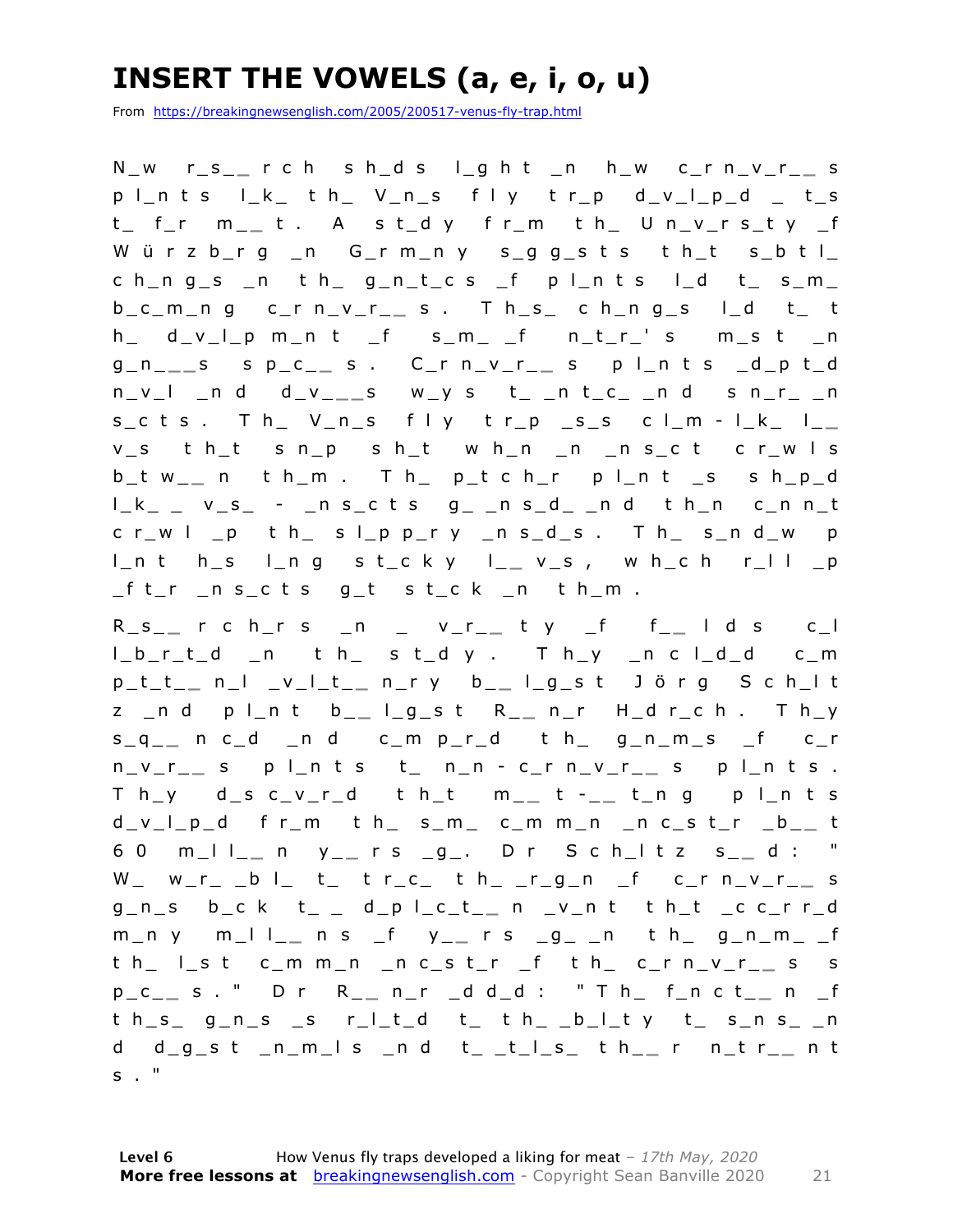#### **PUNCTUATE THE TEXT AND ADD CAPITALS**

From https://breakingnewsenglish.com/2005/200517-venus-fly-trap.html

new research sheds light on how carnivorous plants like the venus fly trap developed a taste for meat a study from the university of wrzburg in germany suggests that subtle changes in the genetics of plants led to some becoming carnivorous these changes led to the development of some of natures most ingenious species carnivorous plants adapted novel and devious ways to entice and snare insects the venus fly trap uses clamlike leaves that snap shut when an insect crawls between them the pitcher plant is shaped like a vase insects go inside and then cannot crawl up the slippery insides the sundew plant has long sticky leaves which roll up after insects get stuck on them

researchers in a variety of fields collaborated in the study they included computational evolutionary biologist jrg schultz and plant biologist rainer hedrich they sequenced and compared the genomes of carnivorous plants to noncarnivorous plants they discovered that meateating plants developed from the same common ancestor about 60 million years ago dr schultz said we were able to trace the origin of carnivorous genes back to a duplication event that occurred many millions of years ago in the genome of the last common ancestor of the carnivorous species dr rainer added the function of these genes is related to the ability to sense and digest animals and to utilise their nutrients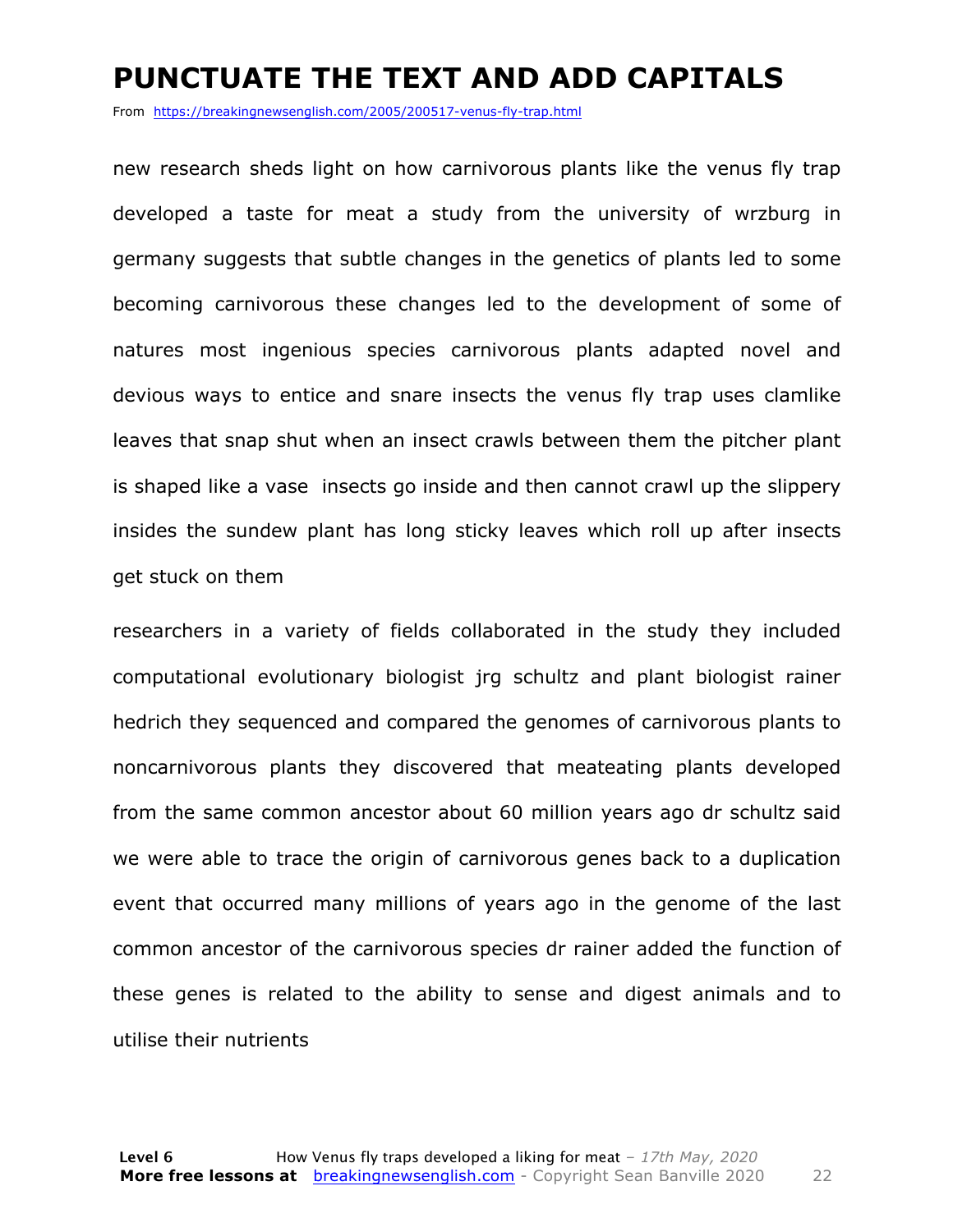### **PUT A SLASH ( / ) WHERE THE SPACES ARE**

From https://breakingnewsenglish.com/2005/200517-venus-fly-trap.html

NewresearchshedslightonhowcarnivorousplantsliketheVenusflytra pdevelopedatasteformeat.AstudyfromtheUniversityofWürzburginG ermanysuggeststhatsubtlechangesinthegeneticsofplantsledtosome becomingcarnivorous.Thesechangesledtothedevelopmentofs omeofnature'smostingeniousspecies.Carnivorousplantsadaptedno velanddeviouswaystoenticeandsnareinsects.TheVenusflytrapusescl am-likeleavesthatsnapshutwhenaninsectcrawlsbetweenthem.Thep itcherplantisshapedlikeavase-insectsgoinsideandthencannotcrawl uptheslipperyinsides.Thesundewplanthaslongstickyleaves,whichrol lupafterinsectsgetstuckonthem.Researchersinavarietyoffieldscolla boratedinthestudy.Theyincludedcomputationalevolutionarybiologis tJörgSchultzandplantbiologistRainerHedrich.Theysequencedandco mparedthegenomesofcarnivorousplantstonon-carnivorousplants.T heydiscoveredthatmeat-eatingplantsdevelopedfromthesamecom monancestorabout60millionyearsago.DrSchultzsaid:"Wewereablet otracetheoriginofcarnivorousgenesbacktoaduplicationeventthatocc urredmanymillionsofyearsagointhegenomeofthelastcommonancest orofthecarnivorousspecies."DrRaineradded:"Thefunctionofthesege nesisrelatedtotheabilitytosenseanddigestanimalsandtoutilisetheirn utrients."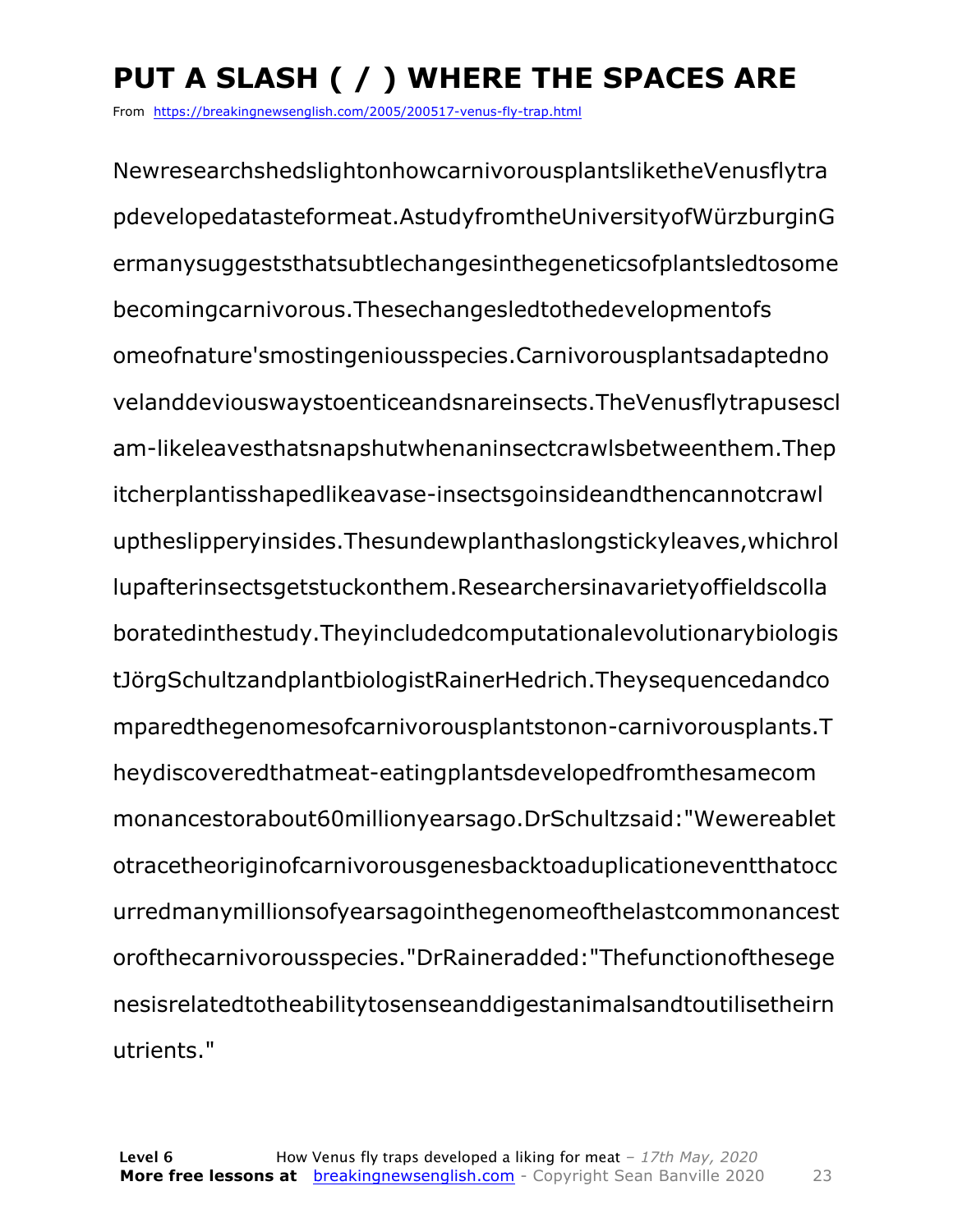### **FREE WRITING**

From https://breakingnewsenglish.com/2005/200517-venus-fly-trap.html

Write about carnivorous plants for 10 minutes. Comment on your partner's paper.

|  | ۰ |
|--|---|
|  |   |
|  |   |
|  |   |
|  |   |
|  |   |

24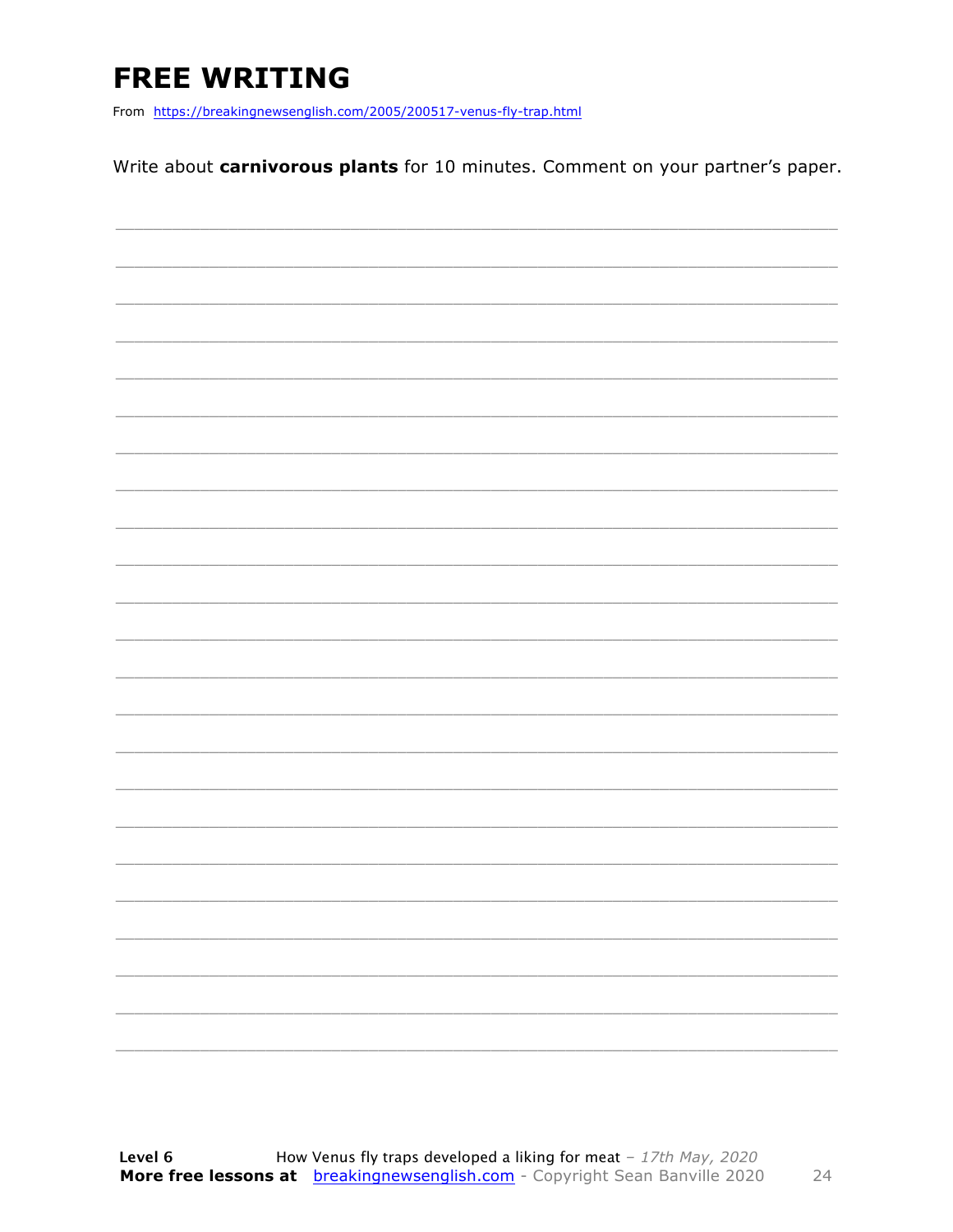### **ACADEMIC WRITING**

From https://breakingnewsenglish.com/2005/200517-venus-fly-trap.html

Everyone should have carnivorous plants in their house. Discuss.

|  |  | ____                     |
|--|--|--------------------------|
|  |  |                          |
|  |  | _____                    |
|  |  | $\overline{\phantom{a}}$ |
|  |  |                          |
|  |  |                          |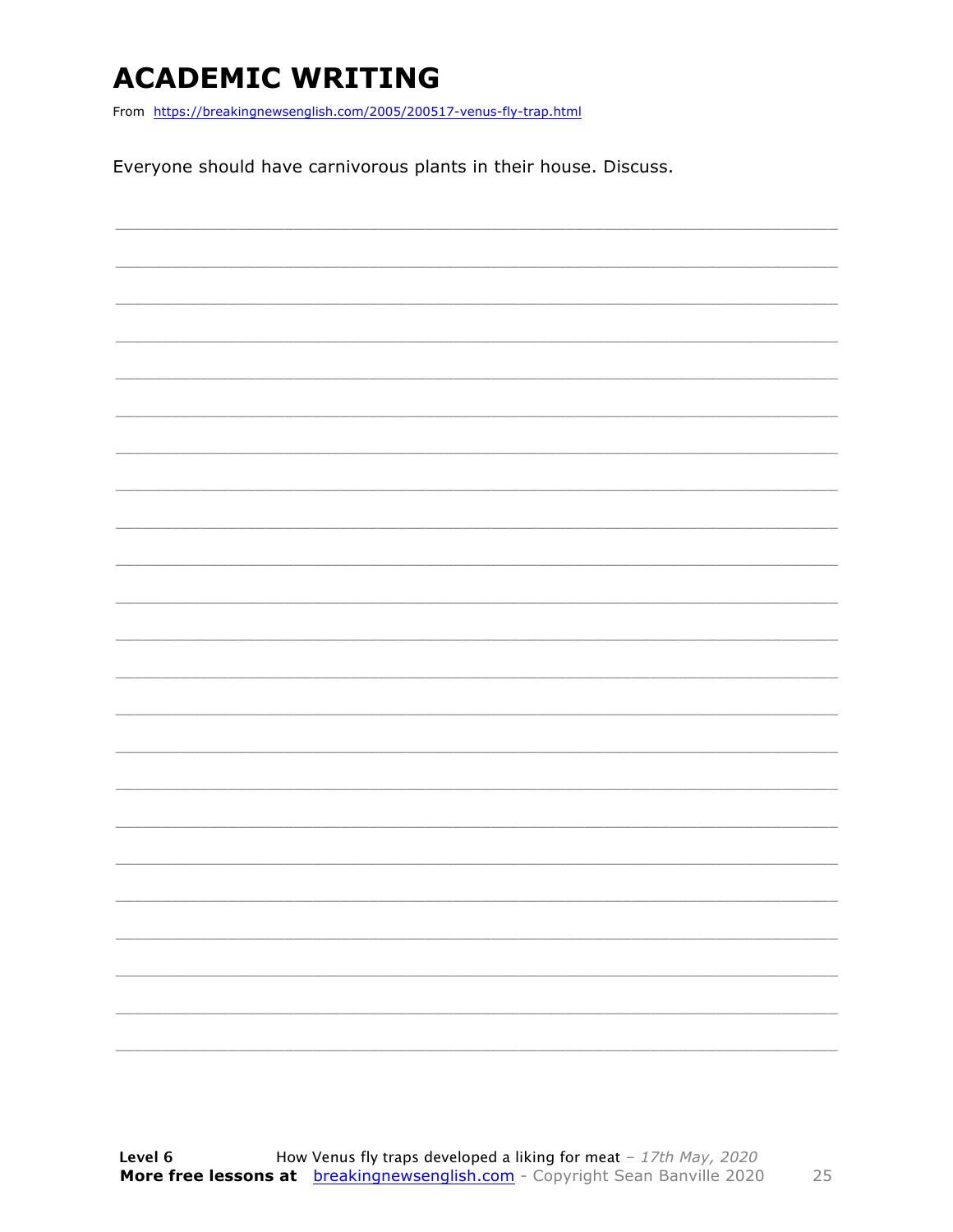### **HOMEWORK**

**1. VOCABULARY EXTENSION:** Choose several of the words from the text. Use a dictionary or Google's search field (or another search engine) to build up more associations / collocations of each word.

**2. INTERNET:** Search the Internet and find out more about this news story. Share what you discover with your partner(s) in the next lesson.

**3. CARNIVOROUS PLANTS:** Make a poster about carnivorous plants. Show your work to your classmates in the next lesson. Did you all have similar things?

**4. RESEARCH:** Write a magazine article about more research going into carnivorous plants. Include imaginary interviews with people who are for and against this.

Read what you wrote to your classmates in the next lesson. Write down any new words and expressions you hear from your partner(s).

**5. WHAT HAPPENED NEXT?** Write a newspaper article about the next stage in this news story. Read what you wrote to your classmates in the next lesson. Give each other feedback on your articles.

**6. LETTER:** Write a letter to an expert on carnivorous plants. Ask him/her three questions about them. Give him/her three of your thoughts on carnivorous plants. Read your letter to your partner(s) in your next lesson. Your partner(s) will answer your questions.